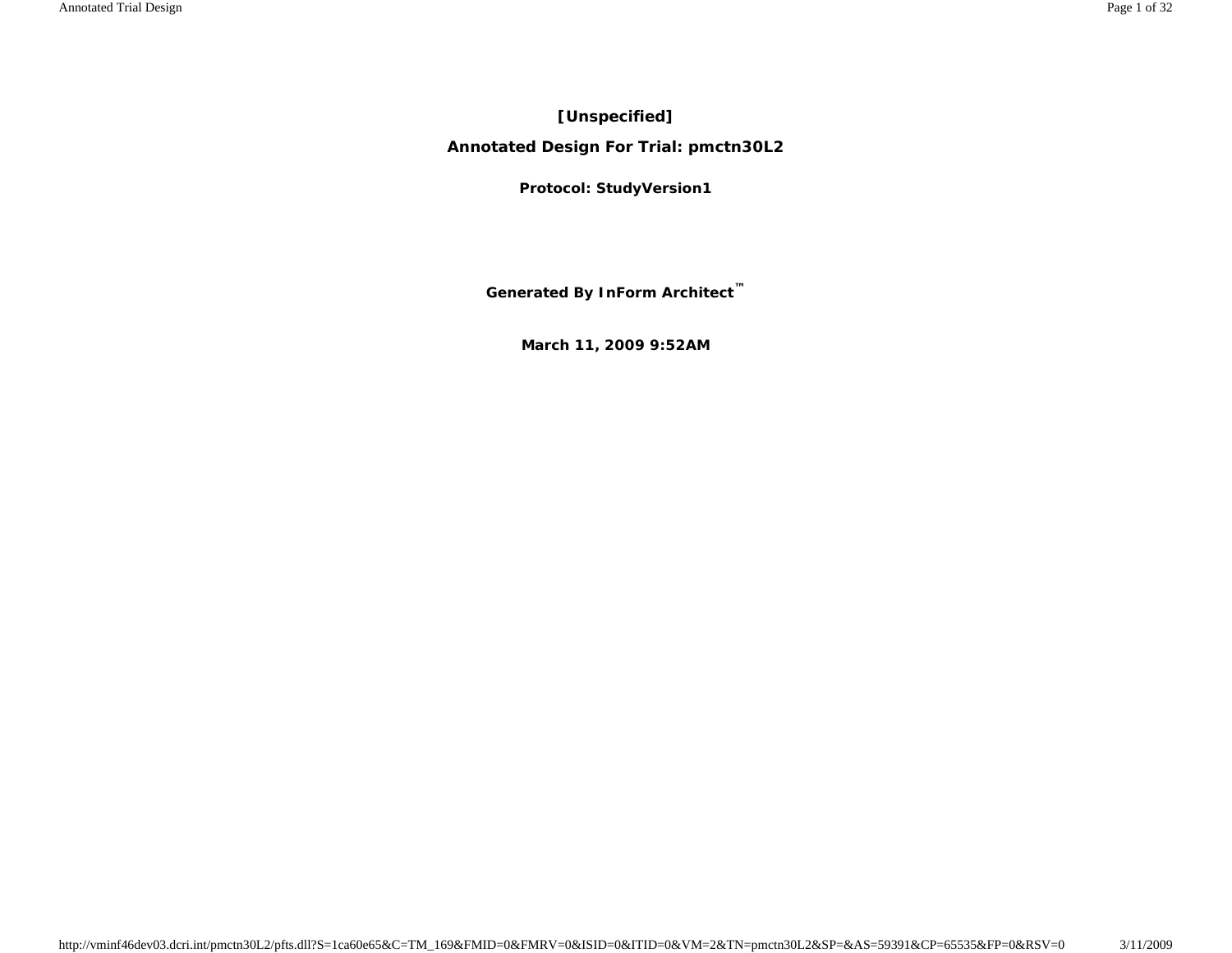|                | Time and Events Schedule For Study: pmctn30L2                                                                                                                                                                          |                  |                           |                           |                           |                              |                                   |
|----------------|------------------------------------------------------------------------------------------------------------------------------------------------------------------------------------------------------------------------|------------------|---------------------------|---------------------------|---------------------------|------------------------------|-----------------------------------|
|                | Assessment                                                                                                                                                                                                             | <b>CRF</b>       | 18MOS<br>(18MOS)<br>[ S ] | 30MOS<br>(30MOS)<br>[ S ] | 42MOS<br>(42MOS)<br>[ S ] | <b>CAS</b><br>(CAS)<br>[ S ] | Conflict<br>(Conflict)<br>[U/R/D] |
| 1              | PATIENT INFORMATION                                                                                                                                                                                                    | PI               | 1                         |                           |                           |                              |                                   |
| $\mathfrak{D}$ | PARTICIPANT STATUS                                                                                                                                                                                                     | <b>PTSTAT</b>    | $\mathfrak{D}$            | $\mathbf{1}$              | $\mathbf{1}$              |                              |                                   |
| 3              | Form Completion Status                                                                                                                                                                                                 | <b>FORMCOMP</b>  | 3                         | $\mathfrak{D}$            | $\mathfrak{D}$            |                              |                                   |
| 4              | CTN-ASI Lite Follow Up                                                                                                                                                                                                 | ASF1             | $4-DF$                    | $3-DF$                    | $3-DF$                    |                              |                                   |
| 5              | CTN-ASI Lite Follow Up                                                                                                                                                                                                 | ASF <sub>2</sub> | $5-DF$                    | $4-DF$                    | $4-DF$                    |                              |                                   |
| 6              | CTN-ASI Lite Follow Up                                                                                                                                                                                                 | ASF3             | $6-DF$                    | $5-DF$                    | $5-DF$                    |                              |                                   |
| 7              | CTN-ASI Lite Follow Up                                                                                                                                                                                                 | ASF4             | $7-DF$                    | $6-DF$                    | $6-DF$                    |                              |                                   |
| 8              | CTN-ASI Lite Follow Up                                                                                                                                                                                                 | ASF <sub>5</sub> | 8-DF                      | $7-DF$                    | $7-DF$                    |                              |                                   |
| 9              | CTN-ASI Lite Follow Up                                                                                                                                                                                                 | ASF6             | $9-DF$                    | $8-DF$                    | $8-DF$                    |                              |                                   |
| 10             | CTN-ASI Lite Follow Up                                                                                                                                                                                                 | ASF7             | $10 - DF$                 | $9-DF$                    | $9-DF$                    |                              |                                   |
| 11             | CTN-ASI Lite Follow Up                                                                                                                                                                                                 | ASF <sub>8</sub> | $11-DF$                   | $10 - DF$                 | $10-DF$                   |                              |                                   |
| 12             | Protocol Violation Log                                                                                                                                                                                                 | <b>PVL</b>       |                           |                           |                           | $1 - RF$                     |                                   |
| 13             | <b>Study Termination</b>                                                                                                                                                                                               | <b>STF</b>       |                           |                           |                           | $\mathfrak{D}$               |                                   |
|                | $[S]$ = Scheduled Visit<br>$[O] = \text{Optional Visit}$<br>$[D] =$ Dynamic Visit<br>$[R]$ = Repeating Visit<br>Kev:<br>$[U] =$ Unscheduled Visit<br>$C = Common Form$<br>$DF = Dynamic Form$<br>$RF = Repeating Form$ |                  |                           |                           |                           |                              |                                   |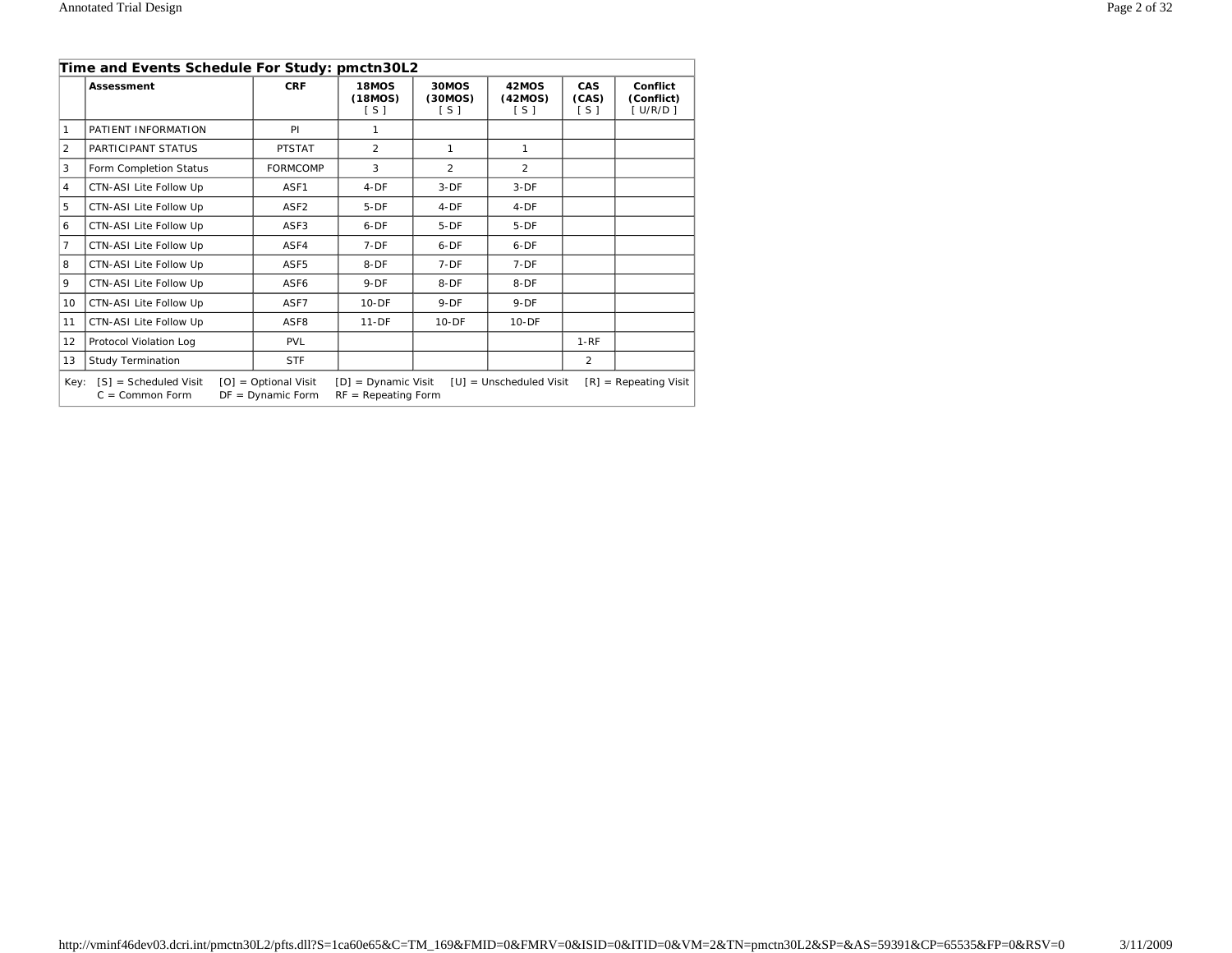|                  | pmctn30L2: SCREENING (SCR)                   |                                                                                                                                                                                                                                                                                              |  |  |
|------------------|----------------------------------------------|----------------------------------------------------------------------------------------------------------------------------------------------------------------------------------------------------------------------------------------------------------------------------------------------|--|--|
|                  | Screening                                    |                                                                                                                                                                                                                                                                                              |  |  |
|                  | . NODE                                       | A2 (pmctn30A3cdd: frSCR.NODE / NODE)                                                                                                                                                                                                                                                         |  |  |
|                  | 2. CTP Site                                  | $A_4$ (pmctn30A3cdd: frSCR.CTPSITE / SITE)                                                                                                                                                                                                                                                   |  |  |
|                  | 3. Participant ID (4 digits must be entered) | A4   (pmctn30A3cdd: frSCR.PIID / PARTICIPANT ID)                                                                                                                                                                                                                                             |  |  |
| $\overline{4}$ . | Sender (verbal question)                     | (pmctn30A3cdd: frSCR.DEM002 / GENDER)<br>$11 \bigcirc$ Male<br>$[2]$ $\bigcirc$ Female                                                                                                                                                                                                       |  |  |
|                  | 5. Date of Birth                             | $\left \text{Req } \vee\right  / \left \text{Req } \vee\right  / \left \text{Req } \vee\right $ (1929-1991) (pmctn30A3cdd: frSCR.DEM001_DT / DATE OF BIRTH)                                                                                                                                  |  |  |
|                  | 6. Date of randomization in CTN0030          | $\lvert \text{Req } \vee \rvert / \lvert \text{Req } \vee \rvert / \lvert \text{Req } \vee \rvert$ (2006-2008) (pmctn30A3cdd:frSCR.DEM003_DT / RANDOMIZATION DATE)                                                                                                                           |  |  |
|                  | Was consent obtained by local site           | (pmctn30A3cdd: frSCR.DEM004 / CONSENT AT SITE)<br>$11 \text{ O}$ Yes<br>[0] ◯ No (if no ask next question)<br>Reason Consent Not Obtained<br>Pulldown List 1 v (pmctn30A3cdd: frSCR.DEM004A / REASON NO CONSENT)<br>(pmctn30A3cdd:frSCR.DEM04S / REASON NO<br>A50<br><b>CONSENT SPECIFY)</b> |  |  |

| Pulldown List 1:               |                                                 |                |                     |  |
|--------------------------------|-------------------------------------------------|----------------|---------------------|--|
| <b>Display Text</b><br>RefName |                                                 |                | Value   Design Note |  |
|                                | ieCONSENT1   1 Contact could not be established |                |                     |  |
|                                | ieCONSENT2 2 Participant-Initiated (refused)    | $\overline{2}$ |                     |  |
|                                | ieCONSENT3 3 Investigator-initiated             | 3              |                     |  |
| ieCONSENT4                     | 4 Death                                         | 4              |                     |  |
| ieCONSENT5                     | 5 Jail                                          | 5              |                     |  |
|                                | ieCONSENT6 6 Other (specify)                    | 6              |                     |  |

|                | CDD: pmctn30A3cdd Table: frSCR | <b>Key Type: PATIENTVISIT</b> |
|----------------|--------------------------------|-------------------------------|
| Column Name    | <b>Column Data Type</b>        | <b>Design Note</b>            |
| <b>NODE</b>    | $STRING(2) - A2$               |                               |
| <b>CTPSITE</b> | $STRING(4) - A4$               |                               |
| PHD            | $STRING(4) - A4$               |                               |
| <b>DEM002</b>  | <b>NUMERIC</b>                 |                               |
| DEM001 DT      | DATE - DDMONYYYY               |                               |
| DEM003 DT      | DATE - DDMONYYYY               |                               |
| DEM004         | <b>NUMERIC</b>                 |                               |
| DEM004A        | STRING(255) - 1, 2, 3, 4, 5, 6 |                               |
| DEM04S         | STRING(50) - A50               |                               |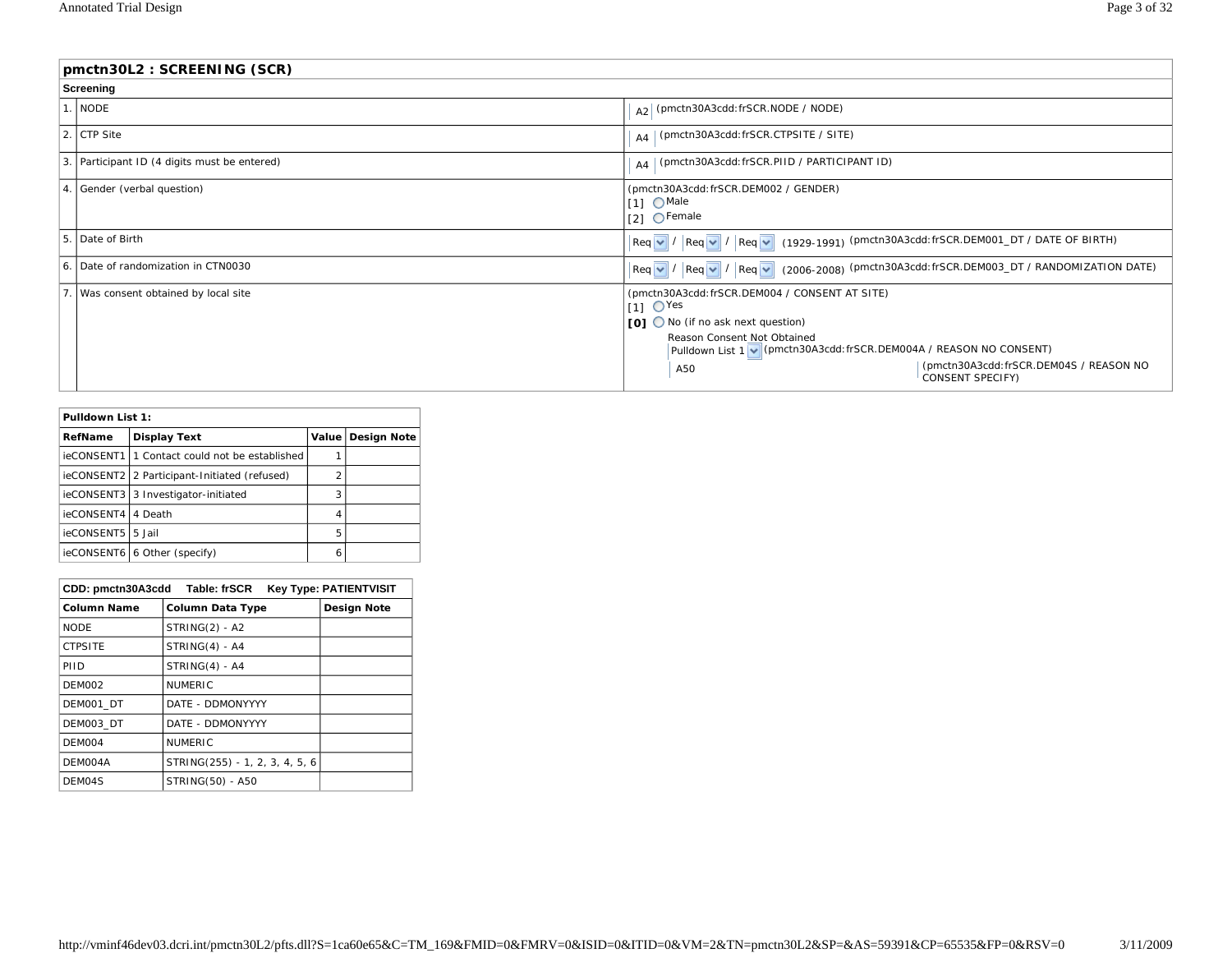| pmctn30L2 : ENROLLMENT (ENR) |     |                                                  |  |  |
|------------------------------|-----|--------------------------------------------------|--|--|
|                              |     |                                                  |  |  |
| Participant ID               | A25 | (pmctn30A3cdd: frENR.PINUM / PARTICIPANT NUMBER) |  |  |
| * Item is not required       |     |                                                  |  |  |

| CDD: pmctn30A3cdd  | Table: frENR     | <b>Key Type: PATIENTVISIT</b> |  |
|--------------------|------------------|-------------------------------|--|
| <b>Column Name</b> | Column Data Type | <b>Design Note</b>            |  |
| PINUM              | STRING(25) - A25 |                               |  |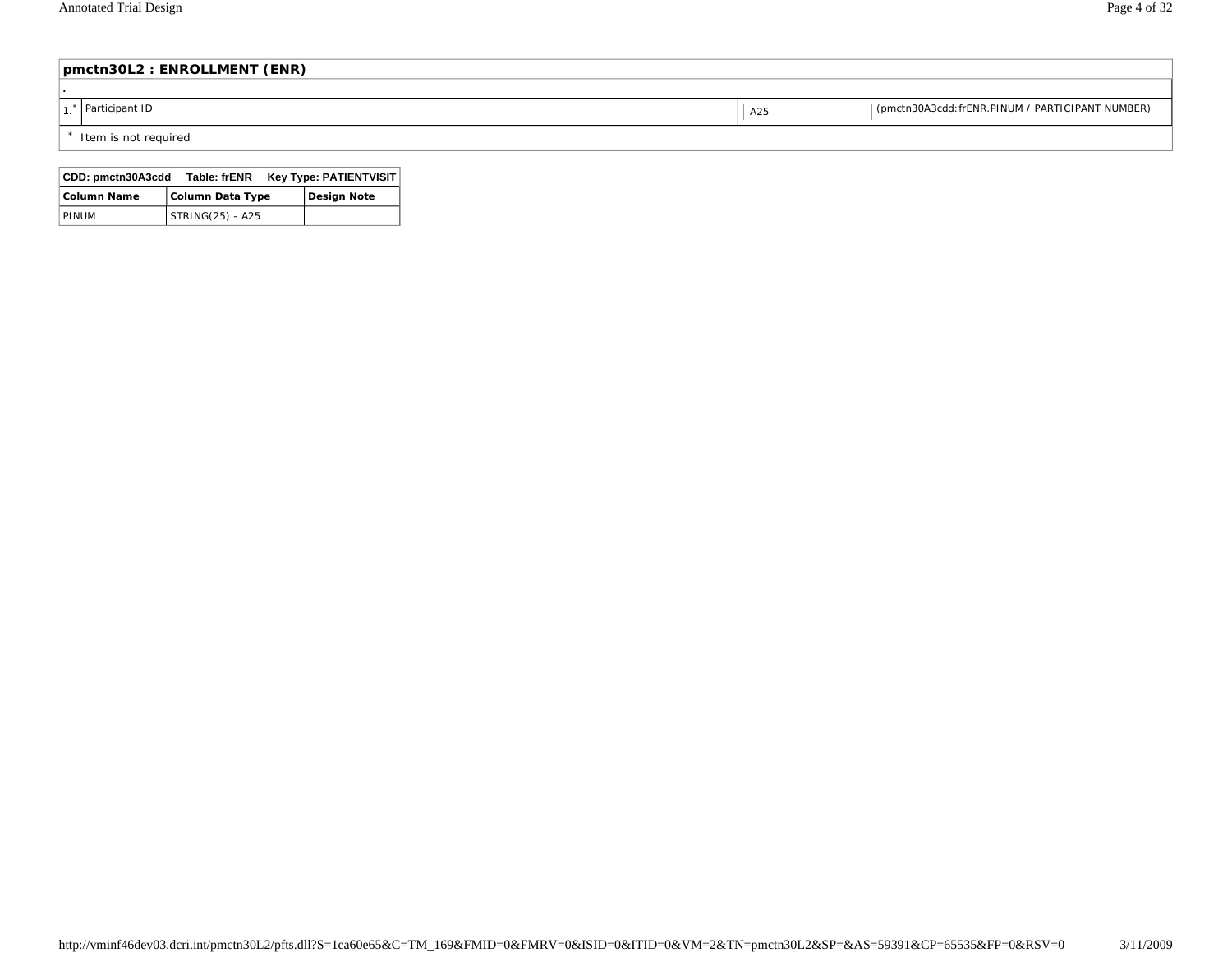| pmctn30L2 : PATIENT INFORMATION (PI)                                                                                                                                                                                                       |  |  |  |  |
|--------------------------------------------------------------------------------------------------------------------------------------------------------------------------------------------------------------------------------------------|--|--|--|--|
| <b>Patient Information</b>                                                                                                                                                                                                                 |  |  |  |  |
| ***WARNING: ANY CHANGES MADE TO THESE FIELDS BELOW WILL CHANGE THE IDENTIFICATION OF THIS SUBJECT - Changes that make these fields empty will not be acted upon and the prior<br>values will remain for the purpose of identification. *** |  |  |  |  |
| . Participant ID<br>(pmctn30A3cdd: frPI.PINUM / PARTICIPANT NUMBER)<br>A25                                                                                                                                                                 |  |  |  |  |
| siteno-NODE-Participant ID                                                                                                                                                                                                                 |  |  |  |  |

|                                                                  | <b>Item Design Notes:</b>              |  |  |  |
|------------------------------------------------------------------|----------------------------------------|--|--|--|
| Item No.   Design Note                                           |                                        |  |  |  |
|                                                                  | mapped from Enrollment form to PI form |  |  |  |
|                                                                  |                                        |  |  |  |
| CDD: must be 20820d<br><b>KAY TUBAL DATIENTUIC</b><br>Table: GDI |                                        |  |  |  |

| ∣ CDD: ɒmctn30A3cdd | Table: frPl        | <b>Key Type: PATIENTVISIT</b> |
|---------------------|--------------------|-------------------------------|
| Column Name         | Column Data Type   | Design Note                   |
| PINUM               | $STRING(25) - A25$ |                               |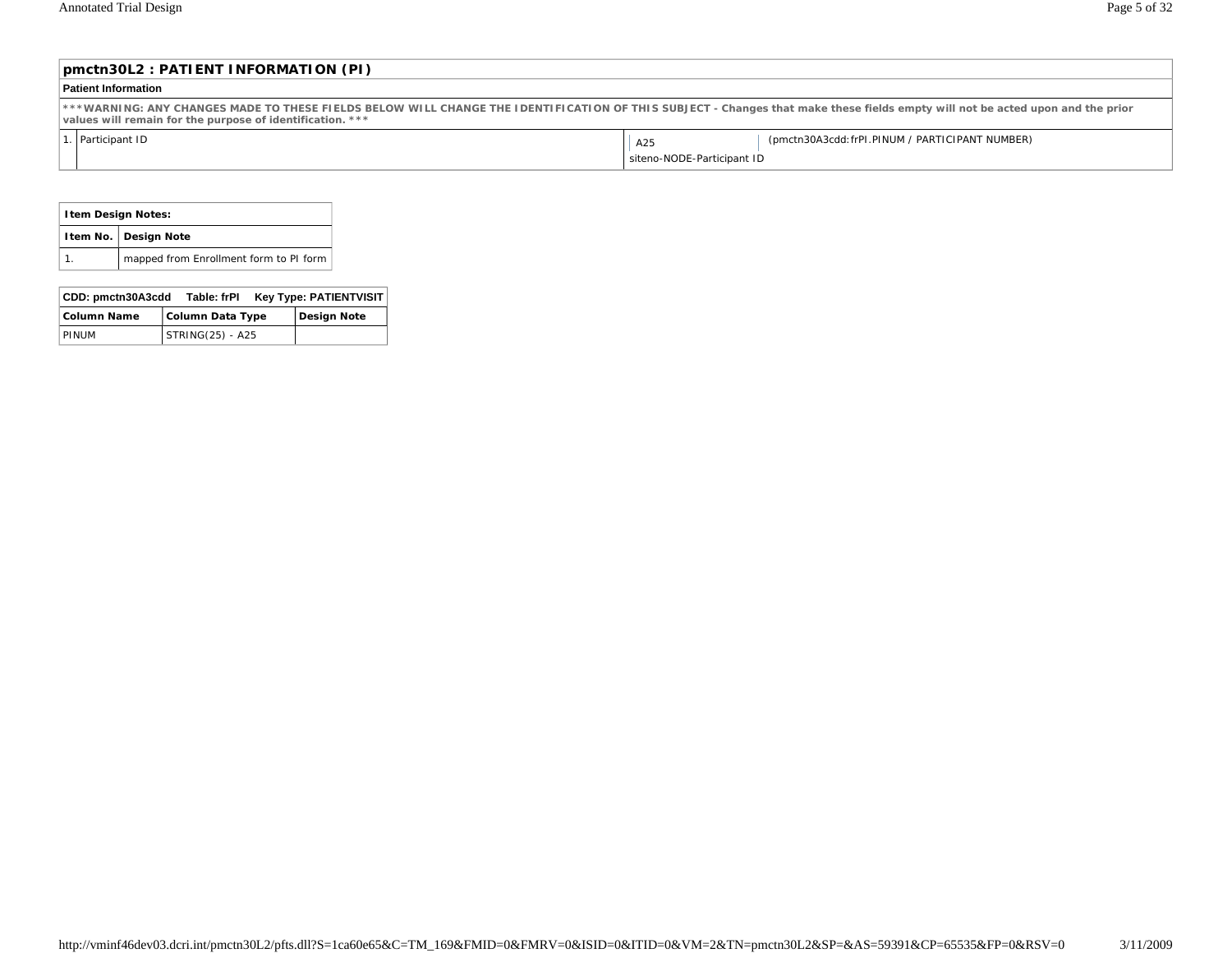| pmctn30L2 : PARTICIPANT STATUS (PTSTAT) |                                                                                                                                                                                                                                                                                                                                                                                                       |  |  |  |
|-----------------------------------------|-------------------------------------------------------------------------------------------------------------------------------------------------------------------------------------------------------------------------------------------------------------------------------------------------------------------------------------------------------------------------------------------------------|--|--|--|
| . I visit                               | Pulldown List 1 M (pmctn30A3cdd: frPTSTAT.PIVISIT / PISTAT VISIT)                                                                                                                                                                                                                                                                                                                                     |  |  |  |
| 2. Did participant attend visit?        | (pmctn30A3cdd:frPTSTAT.PIATTEND / PISTAT VERBAL)<br>(11) ○ Yes, agreement to participate confirmed verbally<br>√01 ○ No (participant no longer interested in participating)<br>  [2] ○ No (other; see next question)<br>Reason not attended<br>Pulldown List 2 V (pmctn30A3cdd: frPTSTAT.PIREASON / PISTAT REASON NO VISIT)<br>(pmctn30A3cdd: frPTSTAT.PIREASSP / PISTAT REASON NOVIS SPECIFY)<br>A50 |  |  |  |

| Pulldown List 1: |                                              |   |  |
|------------------|----------------------------------------------|---|--|
|                  | RefName   Display Text   Value   Design Note |   |  |
| ieVISIT1         | l 18 month                                   |   |  |
| ieVISIT2         | 30 month                                     | 2 |  |
| ieVISIT3         | 42 month                                     |   |  |

#### **Pulldown List 2:**

| <b>Display Text</b><br>RefName |                                                 |   | Value   Design Note |
|--------------------------------|-------------------------------------------------|---|---------------------|
|                                | ieCONSENT1   1 Contact could not be established |   |                     |
|                                | ieCONSENT2 2 Participant-Initiated (refused)    | 2 |                     |
|                                | ieCONSENT3   3 Investigator-initiated           | 3 |                     |
| ieCONSENT4   4 Death           |                                                 | 4 |                     |
| ieCONSENT5 5 Jail              |                                                 | 5 |                     |
|                                | ieCONSENT6 6 Other (specify)                    | ь |                     |

| CDD: pmctn30A3cdd  | Table: frPTSTAT                | <b>Key Type: PATIENTVISIT</b> |
|--------------------|--------------------------------|-------------------------------|
| <b>Column Name</b> | <b>Column Data Type</b>        | <b>Design Note</b>            |
| PIVISIT            | STRING(255) - 1, 2, 3          |                               |
| <b>PIATTEND</b>    | <b>NUMERIC</b>                 |                               |
| PIREASON           | STRING(255) - 1, 2, 3, 4, 5, 6 |                               |
| PIREASSP           | STRING(50) - A50               |                               |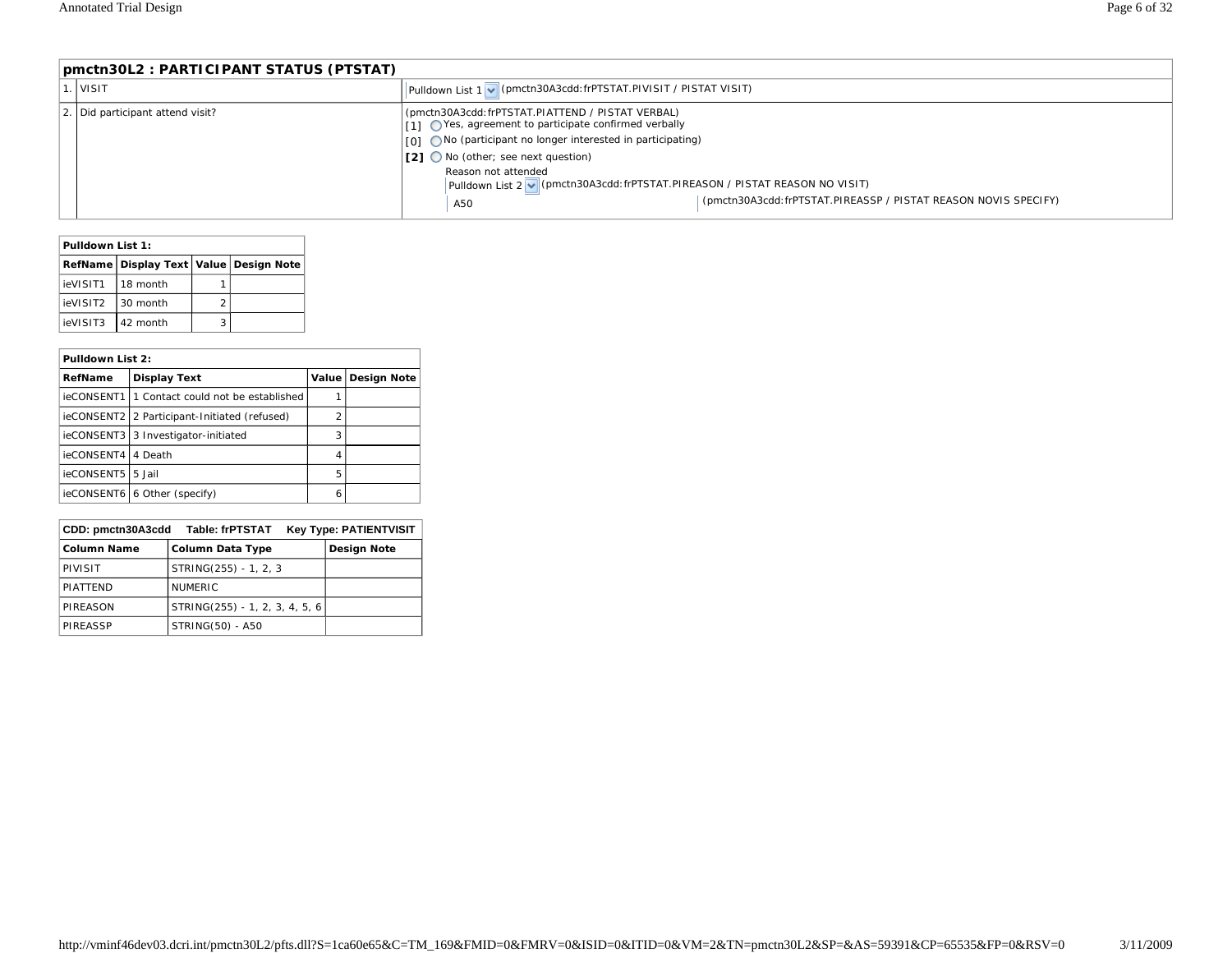| pmctn30L2: Form Completion Status (FORMCOMP) |                                                                                                                                                                                                                                                                                                                                              |                                                                                                                 |  |  |  |
|----------------------------------------------|----------------------------------------------------------------------------------------------------------------------------------------------------------------------------------------------------------------------------------------------------------------------------------------------------------------------------------------------|-----------------------------------------------------------------------------------------------------------------|--|--|--|
| . Form Completion Status                     | (pmctn30A3cdd: frFORMCOMP.FORMSTAT / FORMCOMP STATUS)<br>101 OForm Initiated<br>111 OPatient Unable/Unwilling to Answer<br>121 ○ Call Disrupted<br><b>[3] ◯</b> Data Collection Error (specify)<br>A50<br>  [4] ○ Not Applicable/Other (specify)                                                                                             | (pmctn30A3cdd: frFORMCOMP.FORMSTA1 / DE ERROR SPECIFY)<br>(pmctn30A3cdd:frFORMCOMP.FORMSTA2 / NA OTHER SPECIFY) |  |  |  |
|                                              | A50                                                                                                                                                                                                                                                                                                                                          |                                                                                                                 |  |  |  |
| 2. Outcome                                   | (pmctn30A3cdd: frFORMCOMP.FORMOUT / FORMCOMP OUTCOME)<br>f11 ○ Completed<br>[2] O Partial completion-no additional data will be collected (specify): (pmctn30A3cdd: frFORMCOMP.FORMOUT2 / FORMCOMP PARTIAL SPECIFY)<br>A50<br>$I_{3J}$ O Partial completion-additional data will be collected<br>$\lceil 4 \rceil$ O Other (specify):<br>A50 | (pmctn30A3cdd:frFORMCOMP.FORMOUT1 / FORMCOMP OUTCOME SPECIFY)                                                   |  |  |  |

| CDD: pmctn30A3cdd  | <b>Table: frFORMCOMP</b> | <b>Key Type: PATIENTVISIT</b> |
|--------------------|--------------------------|-------------------------------|
| <b>Column Name</b> | <b>Column Data Type</b>  | <b>Design Note</b>            |
| <b>FORMSTAT</b>    | <b>NUMERIC</b>           |                               |
| <b>FORMSTA1</b>    | STRING(50) - A50         |                               |
| FORMSTA2           | STRING(50) - A50         |                               |
| <b>FORMOUT</b>     | <b>NUMERIC</b>           |                               |
| FORMOUT2           | STRING(50) - A50         |                               |
| FORMOUT1           | STRING(50) - A50         |                               |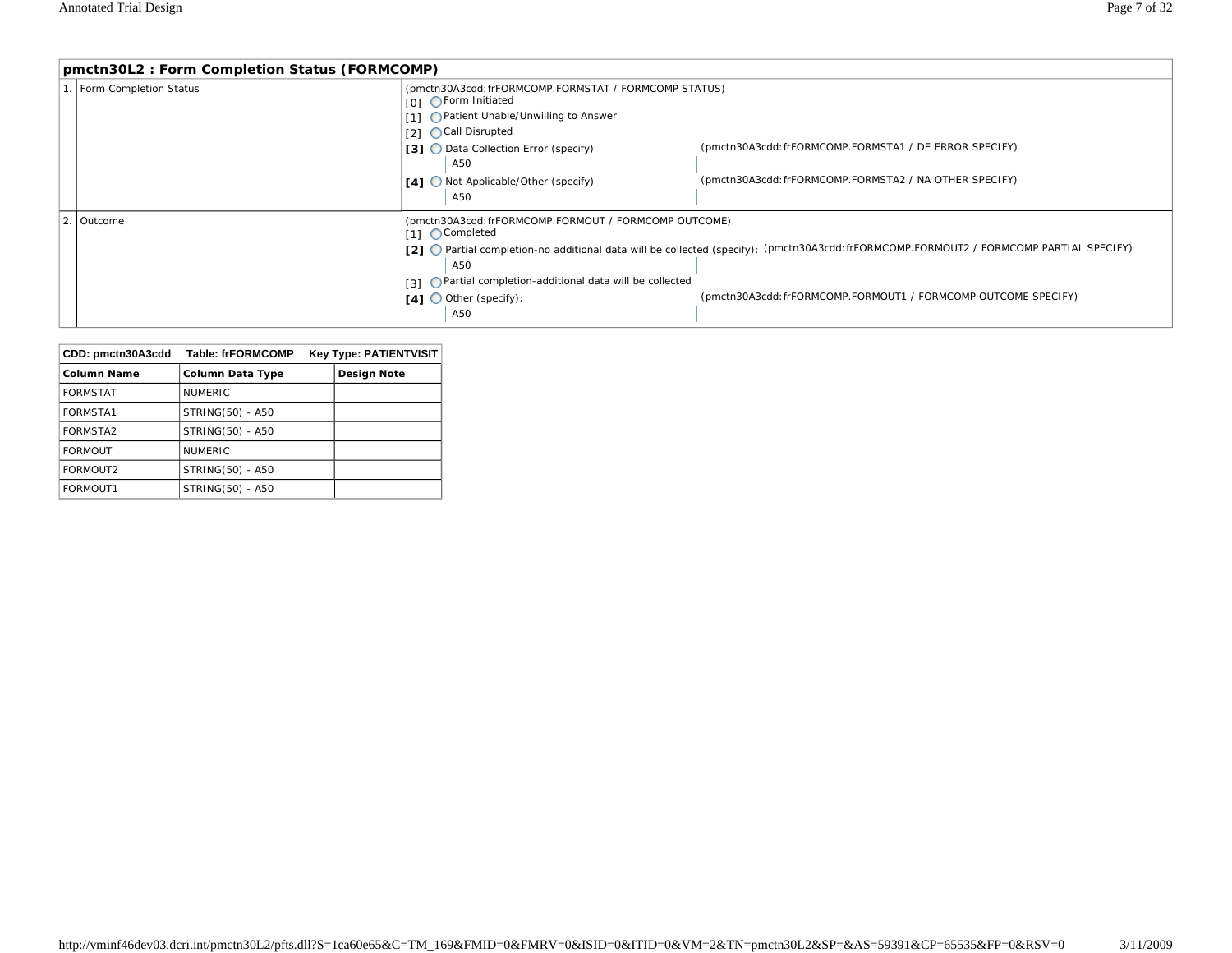$\Gamma$ 

|                  | pmctn30L2: CTN-ASI Lite Follow Up (ASF1)                                                                                                                                                                                                                                                                                                          |                                                                                                                                                                                                                                         |                                                   |  |
|------------------|---------------------------------------------------------------------------------------------------------------------------------------------------------------------------------------------------------------------------------------------------------------------------------------------------------------------------------------------------|-----------------------------------------------------------------------------------------------------------------------------------------------------------------------------------------------------------------------------------------|---------------------------------------------------|--|
|                  | SECTION 1: CTN-ASI Lite Follow Up v. 1: General Information                                                                                                                                                                                                                                                                                       |                                                                                                                                                                                                                                         |                                                   |  |
| $\mathbf{1}$     | Assessment Date:                                                                                                                                                                                                                                                                                                                                  | Req v / Req v / Req v (2009-2014) (pmctn30A3cdd: frASF1.VISITDT / VISIT DATE)                                                                                                                                                           |                                                   |  |
| $\overline{2}$ . | G19. Have you been in a controlled environment in the past 30 days? (A place, theoretically, without access<br>to drugs/alcohol)                                                                                                                                                                                                                  | (pmctn30A3cdd: frASF1.G19 / ASF1 G19)<br>$[1]$ $\bigcirc$ No<br>$[2]$ $\bigcirc$ Jail<br>[3] O Alcohol Or Drug Treatment<br>[4] ○ Medical Treatment<br>[5] OPsychiatric Treatment<br>[6] Other (specify):<br>A50<br>[97] ○ Not answered | (pmctn30A3cdd: frASF1.G19A / ASF1 G19<br>SPECIFY) |  |
| 3.               | G20. How many days? (Refers to total number of days detained in the past 30 days)                                                                                                                                                                                                                                                                 | (pmctn30A3cdd: frASF1.RCG20 / ASF1 G20 RADIO)<br>[1] $\bigcirc$ x (0 = < n <= 30) days (pmctn30A3cdd: frASF1.G20 / ASF1 G20)<br>[97] ○ Not answered<br>[96] ○ Not applicable                                                            |                                                   |  |
| $4^*$            | <b>General Comments:</b>                                                                                                                                                                                                                                                                                                                          | A200                                                                                                                                                                                                                                    | (pmctn30A3cdd: frASF1.GCOM / ASF1 G20 COMMENT)    |  |
|                  | <b>SECTION 2: CTN-ASI LITE v. 1: Medical Status</b>                                                                                                                                                                                                                                                                                               |                                                                                                                                                                                                                                         |                                                   |  |
| 5                | M6. How many days have you experienced medical problems in the past 30 days? (Do not include ailments<br>directly caused by drugs/alcohol) (Include flu, colds, etc. Include serious ailments related to drugs/alcohol,<br>which would continue even if the participant were abstinent) (e.g. cirrhosis of liver, abscesses from needles,<br>etc) | (pmctn30A3cdd: frASF1.RCM6 / ASF1 M6 RADIO)<br>[1] $\bigcirc$ xx (0 = < n < = 30) days (pmctn30A3cdd:frASF1.M6 / ASF1 M6)<br>[97] O Not answered                                                                                        |                                                   |  |
|                  | For questions M7 & M8, ask participant specifying not at all, slightly, moderately, considerably, or extremely.                                                                                                                                                                                                                                   |                                                                                                                                                                                                                                         |                                                   |  |
| 6.               | M7. How troubled or bothered have you been by these medical problems in the past 30 days? (Restrict<br>response to problem days of question M6)                                                                                                                                                                                                   | Pulldown List 1 v (pmctn30A3cdd: frASF1.M7 / ASF1 M7)                                                                                                                                                                                   |                                                   |  |
| 7.               | M8. How important to you now is treatment for these medical problems?<br>Refers to the need for new or additional medical treatment by the participant.                                                                                                                                                                                           | Pulldown List 2 v (pmctn30A3cdd: frASF1.M8 / ASF1 M8)                                                                                                                                                                                   |                                                   |  |
|                  | Confidence Ratings: Is the above information significantly distorted by:                                                                                                                                                                                                                                                                          |                                                                                                                                                                                                                                         |                                                   |  |
| 8.               | M10. Participant's misrepresentation?                                                                                                                                                                                                                                                                                                             | (pmctn30A3cdd: frASF1.M10 / ASF1 M10)<br>$IOI$ $O$ <sup>No</sup><br>$11 \text{ O}$ Yes                                                                                                                                                  |                                                   |  |
| 9.               | M11. Participant's inability to understand?                                                                                                                                                                                                                                                                                                       | (pmctn30A3cdd: frASF1.M11 / ASF1 M11)<br>$[0]$ $\bigcirc$ No<br>$[1]$ $\bigcirc$ Yes                                                                                                                                                    |                                                   |  |
| $10*$            | Medical Comments:                                                                                                                                                                                                                                                                                                                                 | A200                                                                                                                                                                                                                                    | (pmctn30A3cdd: frASF1.MCOM / ASF1 COMMENT)        |  |
|                  | Item is not required                                                                                                                                                                                                                                                                                                                              |                                                                                                                                                                                                                                         |                                                   |  |

| Pulldown List 1:  |                     |                |                    |
|-------------------|---------------------|----------------|--------------------|
| RefName           | <b>Display Text</b> | Value          | <b>Design Note</b> |
| <b>ieXTRMSCLO</b> | O Not At All        | Ω              |                    |
| ieXTRMSCL1        | 1 Slightly          |                |                    |
| ieXTRMSCL2        | 2 Moderately        | $\overline{2}$ |                    |
| ieXTRMSCL3        | 3 Considerably      | 3              |                    |
| ieXTRMSCL4        | 4 Extremely         | 4              |                    |
| ieNotAns          | 97 Not answered     | 97             |                    |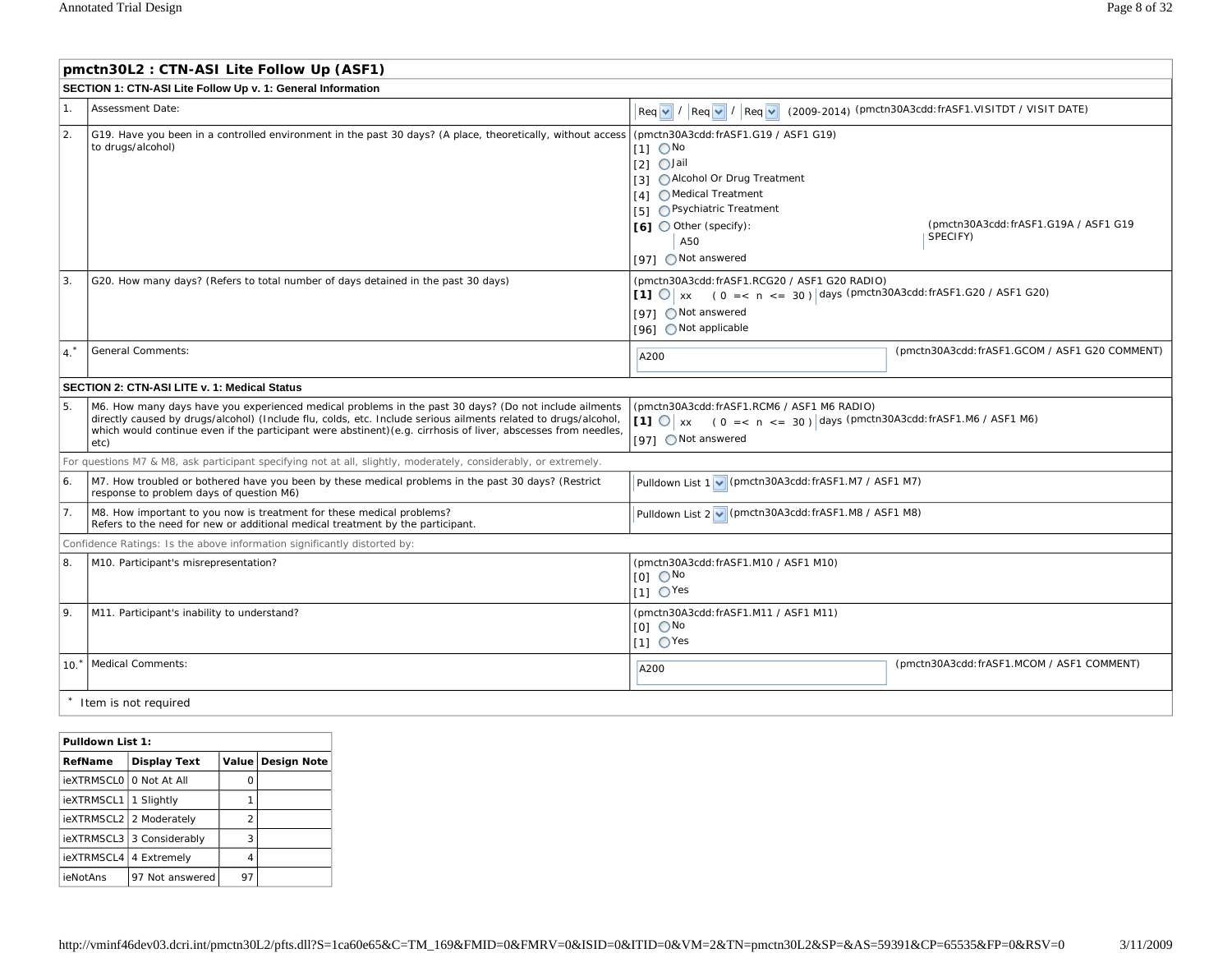| Pulldown List 2: |                     |    |                     |
|------------------|---------------------|----|---------------------|
| RefName          | <b>Display Text</b> |    | Value   Design Note |
| ieXTRMSCL0       | 0 Not At All        | Ω  |                     |
| ieXTRMSCL1       | 1 Slightly          |    |                     |
| ieXTRMSCL2       | 2 Moderately        | 2  |                     |
| ieXTRMSCL3       | 3 Considerably      | 3  |                     |
| ieXTRMSCL4       | 4 Extremely         | 4  |                     |
| ieNotAns         | 97 Not answered     | 97 |                     |

|                    | CDD: pmctn30A3cdd Table: frASF1 | <b>Key Type: PATIENTVISIT</b> |
|--------------------|---------------------------------|-------------------------------|
| <b>Column Name</b> | Column Data Type                | Design Note                   |
| <b>VISITDT</b>     | DATE - DDMONYYYY                |                               |
| G19                | <b>NUMERIC</b>                  |                               |
| G19A               | STRING(50) - A50                |                               |
| RCG20              | <b>NUMERIC</b>                  |                               |
| G20                | NUMERIC - N2                    |                               |
| GCOM               | STRING(200) - A200              |                               |
| RCM <sub>6</sub>   | <b>NUMERIC</b>                  |                               |
| M <sub>6</sub>     | NUMERIC - N2                    |                               |
| M7                 | STRING(255) - 0, 1, 2, 3, 4, 97 |                               |
| M <sub>8</sub>     | STRING(255) - 0, 1, 2, 3, 4, 97 |                               |
| M <sub>10</sub>    | <b>NUMERIC</b>                  |                               |
| M11                | <b>NUMERIC</b>                  |                               |
| <b>MCOM</b>        | STRING(200) - A200              |                               |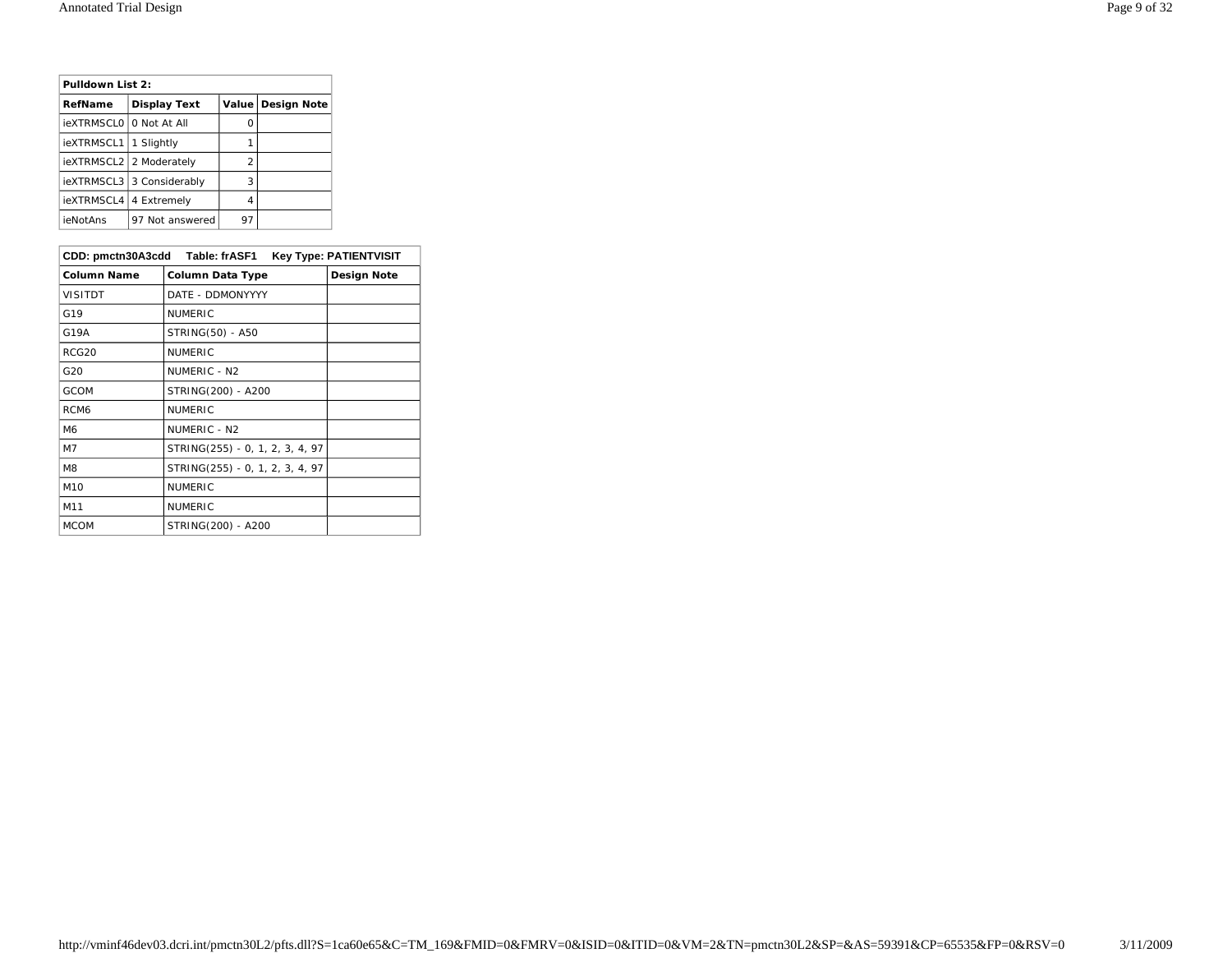| pmctn30L2: CTN-ASI Lite Follow Up (ASF2)                                                                                                                                                                                                                                   |                                                                                                                                                                   |  |  |  |
|----------------------------------------------------------------------------------------------------------------------------------------------------------------------------------------------------------------------------------------------------------------------------|-------------------------------------------------------------------------------------------------------------------------------------------------------------------|--|--|--|
| <b>SECTION 3: CTN-ASI LITE v. 1: Employment/Support Status</b>                                                                                                                                                                                                             |                                                                                                                                                                   |  |  |  |
| .   Assessment Date:                                                                                                                                                                                                                                                       | $\lceil \text{Req } \lor \rceil / \lceil \text{Req } \lor \rceil / \lceil \text{Req } \lor \rceil$ (2009-2014) (pmctn30A3cdd:frASF2.VISITDT / VISIT DATE)         |  |  |  |
| 2. E10. Usual employment pattern, past year? (Answer should<br>respresent the majority of the last 1 year, not just the most<br>recent selection. If there are equal times for more than one<br>category, select that which best represents the most current<br>situation) | Pulldown List 1 v (pmctn30A3cdd: frASF2.E10 / ASF2 E10)                                                                                                           |  |  |  |
| 3. E11. How many days were you paid for working in the past 30<br>days?<br>Include under the table work, paid sick days, and vacation.                                                                                                                                     | (pmctn30A3cdd: frASF2.rcE11 / ASF2 E11 RADIO)<br>  <b>[1]</b> $\bigcirc$   xx (0 = < n < = 30)   days (pmctn30A3cdd: frASF2.E11 / ASF2 E11)<br>1971 ONot answered |  |  |  |
| How much money did you receive from the following source in the past 30 days?                                                                                                                                                                                              |                                                                                                                                                                   |  |  |  |
| 4. E17. Illegal:<br>Cash obtained from drug dealing, stealing, fencing stolen<br>goods, gambling, prostitution, etc.<br>Do not attempt to convert drugs exchanged to a dollar value.                                                                                       | (pmctn30A3cdd:frASF2.rcE17 / ASF2 E17 RADIO)<br><b>[[1]</b> $\bigcirc$ \$ xxxxx (0 = < n < = 99999) (pmctn30A3cdd:frASF2.E17 / ASF2 E17)<br>[97] ○ Not answered   |  |  |  |

# **Item Design Notes: Item No. Design Note**  $3. 11$

| Pulldown List 1: |                                  |                          |                     |
|------------------|----------------------------------|--------------------------|---------------------|
| RefName          | <b>Display Text</b>              |                          | Value   Design Note |
| ieFullTm         | 1 Full Time (35+ hours/week)     |                          |                     |
| iePaTmRe         | 2 Part Time (Regular Hours)      | $\overline{\mathcal{L}}$ |                     |
| iePaTmIr         | 3 Part Time (Irregular day work) | 3                        |                     |
| ie4Stude         | 4 Student                        | 4                        |                     |
| ieMilSer         | 5 Military Service               | 5                        |                     |
| ieRetDis         | 6 Retired/Disability             | 6                        |                     |
| ieUnempl         | 7 Unemployed                     | 7                        |                     |
| ieConEnv         | 8 In Controlled Environment      | 8                        |                     |
| <i>ieNotAns</i>  | 97 Not answered                  | 97                       |                     |

| Table: frASF2<br>CDD: pmctn30A3cdd<br><b>Key Type: PATIENTVISIT</b> |                                          |             |
|---------------------------------------------------------------------|------------------------------------------|-------------|
|                                                                     | Column Name   Column Data Type           | Design Note |
| <b>VISITDT</b>                                                      | DATE - DDMONYYYY                         |             |
| E <sub>10</sub>                                                     | STRING(255) - 1, 2, 3, 4, 5, 6, 7, 8, 97 |             |
| rcE11                                                               | <b>NUMERIC</b>                           |             |
| E11                                                                 | NUMERIC - N2                             |             |
| rcE17                                                               | <b>NUMERIC</b>                           |             |
| F <sub>17</sub>                                                     | NUMERIC - N5                             |             |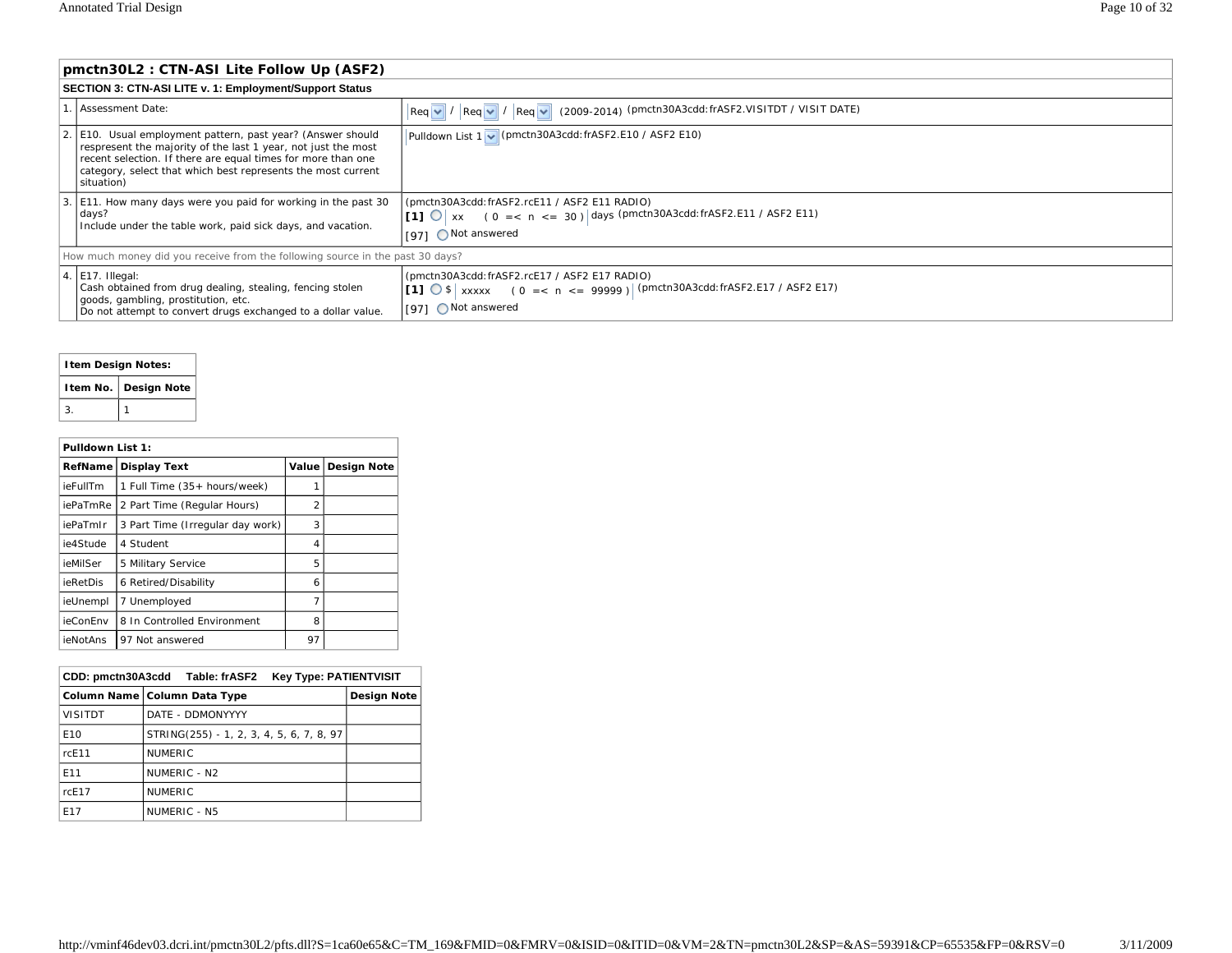|    | pmctn30L2: CTN-ASI Lite Follow Up (ASF3)                                                                                                                                                                                                                                                                                                                                                              |                                                                                                                                                                                                       |  |  |  |
|----|-------------------------------------------------------------------------------------------------------------------------------------------------------------------------------------------------------------------------------------------------------------------------------------------------------------------------------------------------------------------------------------------------------|-------------------------------------------------------------------------------------------------------------------------------------------------------------------------------------------------------|--|--|--|
|    | SECTION 4: CTN-ASI LITE V. 1: Drug/Alcohol Use                                                                                                                                                                                                                                                                                                                                                        |                                                                                                                                                                                                       |  |  |  |
|    | Route of Administration:<br>$1 =$ Oral 2 = Nasal 3 = Smoking 4 = Non-IV injection 5 = IV Injection<br>Note the usual or most recent route. For more than one route, choose the most severe. The routes are listed from least severe to most severe. If Past 30 Days is zero, route should be Not Applicable.                                                                                          |                                                                                                                                                                                                       |  |  |  |
| 1. | Assessment Date:                                                                                                                                                                                                                                                                                                                                                                                      | $\left \text{Req}\left \textbf{v}\right \right /\left \text{Req}\left \textbf{v}\right \right /\left \text{Req}\left \textbf{v}\right \right $ (2009-2014) (pmctn30A3cdd:frASF3.VISITDT / VISIT DATE) |  |  |  |
| 2. | D1. Alcohol (any use at all)                                                                                                                                                                                                                                                                                                                                                                          | (pmctn30A3cdd: frASF3.D1a / ASF3 D1A)<br>A Past 30 (Days)<br>$xx$ (0 = < n < = 30)                                                                                                                    |  |  |  |
| 3. | D2. Alcohol (to intoxication)                                                                                                                                                                                                                                                                                                                                                                         | (pmctn30A3cdd: frASF3.D2a / ASF3 D2A)<br>A Past 30 (Days)<br>$xx$ (0 = < n < = 30)                                                                                                                    |  |  |  |
| 4. | D <sub>3</sub> . Heroin                                                                                                                                                                                                                                                                                                                                                                               | (pmctn30A3cdd: frASF3.D3a /<br>C Route of Administration<br>A Past 30 (Days)<br>Pulldown List 1 v (pmctn30A3cdd: frASF3.D3c /<br>ASF3 D3A)<br>$xx$ (0 = < n < = 30)<br>ASF3 D3C)                      |  |  |  |
| 5. | D4. Methadone/LAAM (prescribed)                                                                                                                                                                                                                                                                                                                                                                       | (pmctn30A3cdd: frASF3.D4a /<br>C Route of Administration<br>A Past 30 (Days)<br>Pulldown List 2 v (pmctn30A3cdd: frASF3.D4c /<br>xx $(0 = < n < = 30)  $ ASF3 D4A)<br>ASF3 D4C)                       |  |  |  |
| 6. | D4a. Methadone/LAAM (illicit)                                                                                                                                                                                                                                                                                                                                                                         | (pmctn30A3cdd: frASF3.D4a1 / C Route of Administration<br>A Past 30 (Days)<br>ASF3 D4A1)<br>Pulldown List 3 v (pmctn30A3cdd: frASF3.D4a1c /<br>$xx$ (0 = < n < = 30)<br>ASF3 D4A1C)                   |  |  |  |
| 7. | D5. Other opiates/analgesics:                                                                                                                                                                                                                                                                                                                                                                         | (pmctn30A3cdd: frASF3.D5a /<br>C Route of Administration<br>A Past 30 (Days)<br>xx (0 =< n <= 30) $ $ ASF3 D5A)<br>Pulldown List 4 v (pmctn30A3cdd: frASF3.D5c /<br>ASF3 D5C)                         |  |  |  |
| 8. | D6. Barbiturates:                                                                                                                                                                                                                                                                                                                                                                                     | (pmctn30A3cdd: frASF3.D6a /<br>C Route of Administration<br>A Past 30 (Days)<br>xx (0 = < n <= 30)   ASF3 D6A)<br>Pulldown List 5 v (pmctn30A3cdd: frASF3.D6c /<br>ASF3 D6C)                          |  |  |  |
| 9. | D7. Other sedatives/hypnotics/tranquilizers:                                                                                                                                                                                                                                                                                                                                                          | (pmctn30A3cdd: frASF3.D7a /<br>C Route of Administration<br>A Past 30 (Days)<br>Pulldown List 6 v (pmctn30A3cdd: frASF3.D7c /<br>xx (0 =< n <= 30) $ $ ASF3 D7A)<br>ASF3 D7C)                         |  |  |  |
|    | 10. D8. Cocaine:                                                                                                                                                                                                                                                                                                                                                                                      | (pmctn30A3cdd: frASF3.D8a /<br>C Route of Administration<br>A Past 30 (Days)<br>xx (0 = < n <= 30)   ASF3 D8A)<br>Pulldown List 7 v (pmctn30A3cdd: frASF3.D8c /<br>ASF3 D8C)                          |  |  |  |
|    | 11. D9. Amphetamines:                                                                                                                                                                                                                                                                                                                                                                                 | (pmctn30A3cdd: frASF3.D9a /<br>C Route of Administration<br>A Past 30 (Days)<br>ASF3 D9A)<br>Pulldown List 8 v (pmctn30A3cdd: frASF3.D9c /<br>$xx$ (0 = < n < = 30)<br>ASF3 D9C)                      |  |  |  |
|    | 12. D10. Cannabis:                                                                                                                                                                                                                                                                                                                                                                                    | (pmctn30A3cdd: frASF3.D10a /<br>C Route of Administration<br>A Past 30 (Days)<br>Pulldown List 9 v (pmctn30A3cdd: frASF3.D10c /<br>$(0 = < n < = 30)$ ASF3 D10A)<br>XX<br>ASF3 D10C)                  |  |  |  |
|    | 13. D11. Hallucinogens:                                                                                                                                                                                                                                                                                                                                                                               | (pmctn30A3cdd: frASF3.D11a / C Route of Administration<br>A Past 30 (Days)<br><b>ASF3 D11A)</b><br>Pulldown List 10 v (pmctn30A3cdd: frASF3.D11c /<br>$(0 = < n < = 30)$<br>XX<br><b>ASF3 D11C)</b>   |  |  |  |
|    | 14. D12. Inhalants:                                                                                                                                                                                                                                                                                                                                                                                   | (pmctn30A3cdd: frASF3.D12a / C Route of Administration<br>A Past 30 (Days)<br>xx $(0 = < n < = 30)  $ ASF3 D12A)<br>Pulldown List 11 v (pmctn30A3cdd: frASF3.D12c /<br>ASF3 D12C)                     |  |  |  |
|    | 15. D36. Nicotine (tobacco products)                                                                                                                                                                                                                                                                                                                                                                  | (pmctn30A3cdd:frASF3.D36a / ASF3 D36A)<br>A Past 30 (Days)<br>$xx$ (0 = < n < = 30)                                                                                                                   |  |  |  |
|    | 16. D13. More than 1 substance per day (including alcohol, excluding nicotine):                                                                                                                                                                                                                                                                                                                       | (pmctn30A3cdd:frASF3.D13a / ASF3 D13A)<br>A Past 30 (Days)<br>$(0 = < n < = 30)$<br>XX                                                                                                                |  |  |  |
|    | 17. D14. According to the interviewer, which substance(s) is/are the major problem?<br>Interviewer should determine the major drug or drugs of abuse (excluding Nicotine use). Code the<br>number next to the drug in questions $D1-12$ (code prescribed or illicit methadone as 04). 00 = no<br>problem, $15$ = alcohol and one or more drugs; $16$ = more than one drug but no alcohol. Ask patient | (pmctn30A3cdd: frASF3.rcD14 / ASF3 D14 RADIO)<br>[1] O Pulldown List 12 v (pmctn30A3cdd: frASF3.D14 / ASF3 D14)<br>[97] Not answered                                                                  |  |  |  |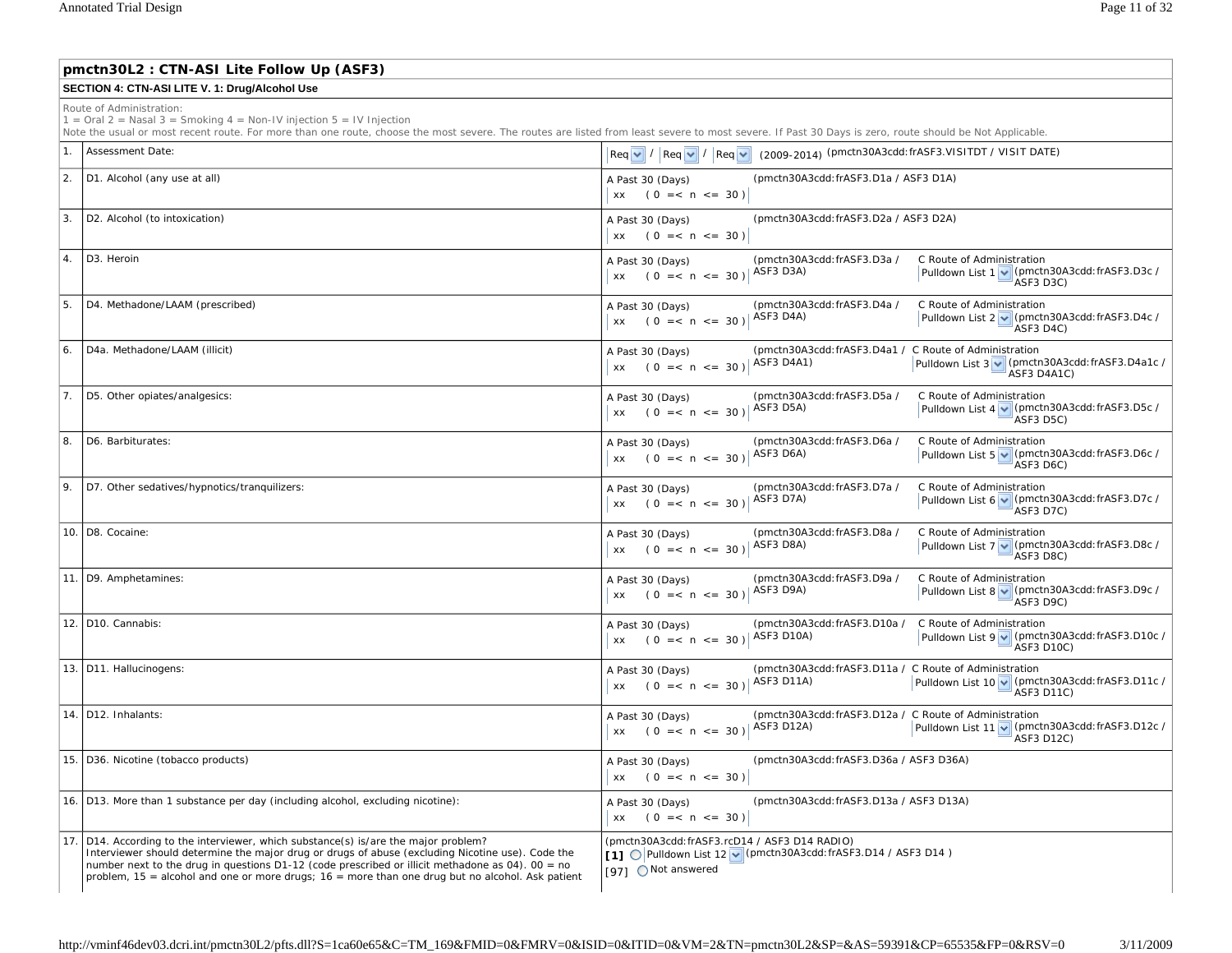when not clear.

| Pulldown List 1: |                     |       |                    |
|------------------|---------------------|-------|--------------------|
| RefName I        | <b>Display Text</b> | Value | <b>Design Note</b> |
| ieOral           | 1 Oral              | 1     |                    |
| ieNasal          | 2 Nasal             | 2     |                    |
| ieSmokin         | 3 Smokina           | 3     |                    |
| ieNonIVI         | 4 Non IV injection  | 4     |                    |
| ielVinje         | 5 IV injection      | 5     |                    |
| ieNotAns         | 97 Not answered     | 97    |                    |
| ieNotApp         | 96 Not applicable   | 96    |                    |

|                | Pulldown List 2:    |    |                     |  |  |
|----------------|---------------------|----|---------------------|--|--|
| <b>RefName</b> | <b>Display Text</b> |    | Value   Design Note |  |  |
| ieOral         | Oral                |    |                     |  |  |
| ieNasal        | 2 Nasal             | 2  |                     |  |  |
| ieSmokin       | 3 Smoking           | 3  |                     |  |  |
| ieNonIVI       | 4 Non IV injection  | 4  |                     |  |  |
| ielVinje       | 5 IV injection      | 5  |                     |  |  |
| ieNotAns       | 97 Not answered     | 97 |                     |  |  |
| ieNotApp       | 96 Not applicable   | 96 |                     |  |  |

| Pulldown List 3: |                     |       |                    |  |
|------------------|---------------------|-------|--------------------|--|
| RefName          | <b>Display Text</b> | Value | <b>Design Note</b> |  |
| ieOral           | Oral                |       |                    |  |
| ieNasal          | 2 Nasal             | 2     |                    |  |
| ieSmokin         | 3 Smokina           | 3     |                    |  |
| ieNonIVI         | 4 Non IV injection  | 4     |                    |  |
| ielVinje         | 5 IV injection      | 5     |                    |  |
| ieNotAns         | 97 Not answered     | 97    |                    |  |
| ieNotApp         | 96 Not applicable   | 96    |                    |  |

| Pulldown List 4: |                     |                          |                    |
|------------------|---------------------|--------------------------|--------------------|
| RefName I        | <b>Display Text</b> | Value                    | <b>Design Note</b> |
| ieOral           | 1 Oral              |                          |                    |
| ieNasal          | 2 Nasal             | $\overline{\mathcal{L}}$ |                    |
| ieSmokin         | 3 Smoking           | 3                        |                    |
| ieNonIVI         | 4 Non IV injection  | 4                        |                    |
| ielVinje         | 5 IV injection      | 5                        |                    |
| ieNotAns         | 97 Not answered     | 97                       |                    |
| ieNotApp         | 96 Not applicable   | 96                       |                    |

| Pulldown List 5: |  |  |
|------------------|--|--|
|                  |  |  |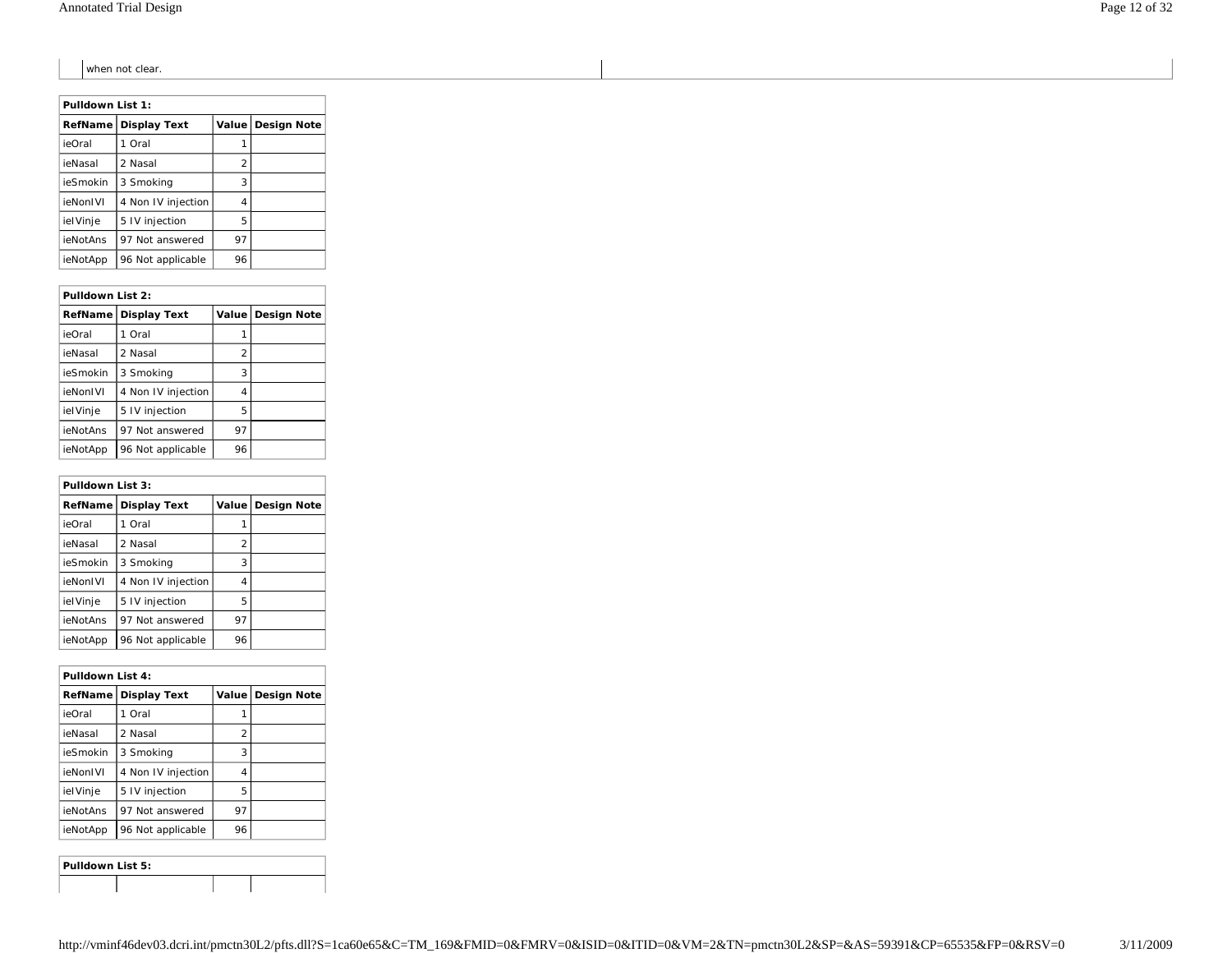|          | RefName Display Text |                          | Value Design Note |
|----------|----------------------|--------------------------|-------------------|
| ieOral   | Oral                 |                          |                   |
| ieNasal  | 2 Nasal              | $\overline{\mathcal{L}}$ |                   |
| ieSmokin | 3 Smoking            | 3                        |                   |
| ieNonIVI | 4 Non IV injection   | 4                        |                   |
| ielVinje | 5 IV injection       | 5                        |                   |
| ieNotAns | 97 Not answered      | 97                       |                   |
| ieNotApp | 96 Not applicable    | 96                       |                   |

| Pulldown List 6: |                     |                |                    |  |
|------------------|---------------------|----------------|--------------------|--|
| <b>RefName</b>   | <b>Display Text</b> | Value          | <b>Design Note</b> |  |
| ieOral           | 1 Oral              |                |                    |  |
| ieNasal          | 2 Nasal             | $\overline{2}$ |                    |  |
| ieSmokin         | 3 Smokina           | 3              |                    |  |
| ieNonIVI         | 4 Non IV injection  | 4              |                    |  |
| ielVinje         | 5 IV injection      | 5              |                    |  |
| ieNotAns         | 97 Not answered     | 97             |                    |  |
| ieNotApp         | 96 Not applicable   | 96             |                    |  |

| Pulldown List 7: |                     |                |                    |  |
|------------------|---------------------|----------------|--------------------|--|
| <b>RefName</b>   | <b>Display Text</b> | Value          | <b>Design Note</b> |  |
| ieOral           | 1 Oral              |                |                    |  |
| ieNasal          | 2 Nasal             | $\overline{2}$ |                    |  |
| ieSmokin         | 3 Smokina           | 3              |                    |  |
| ieNonIVI         | 4 Non IV injection  | 4              |                    |  |
| ielVinje         | 5 IV injection      | 5              |                    |  |
| ieNotAns         | 97 Not answered     | 97             |                    |  |
| ieNotApp         | 96 Not applicable   | 96             |                    |  |

| Pulldown List 8: |                     |         |                    |  |
|------------------|---------------------|---------|--------------------|--|
| RefName          | <b>Display Text</b> | Value l | <b>Design Note</b> |  |
| ieOral           | Oral<br>1           |         |                    |  |
| ieNasal          | 2 Nasal             | 2       |                    |  |
| ieSmokin         | 3 Smokina           | 3       |                    |  |
| ieNonIVI         | 4 Non IV injection  | 4       |                    |  |
| ielVinje         | 5 IV injection      | 5       |                    |  |
| ieNotAns         | 97 Not answered     | 97      |                    |  |
| ieNotApp         | 96 Not applicable   | 96      |                    |  |

| Pulldown List 9: |                      |  |                     |  |
|------------------|----------------------|--|---------------------|--|
|                  | RefName Display Text |  | Value   Design Note |  |
| ieOral           | 1 Oral               |  |                     |  |
| ieNasal          | 2 Nasal              |  |                     |  |
|                  |                      |  |                     |  |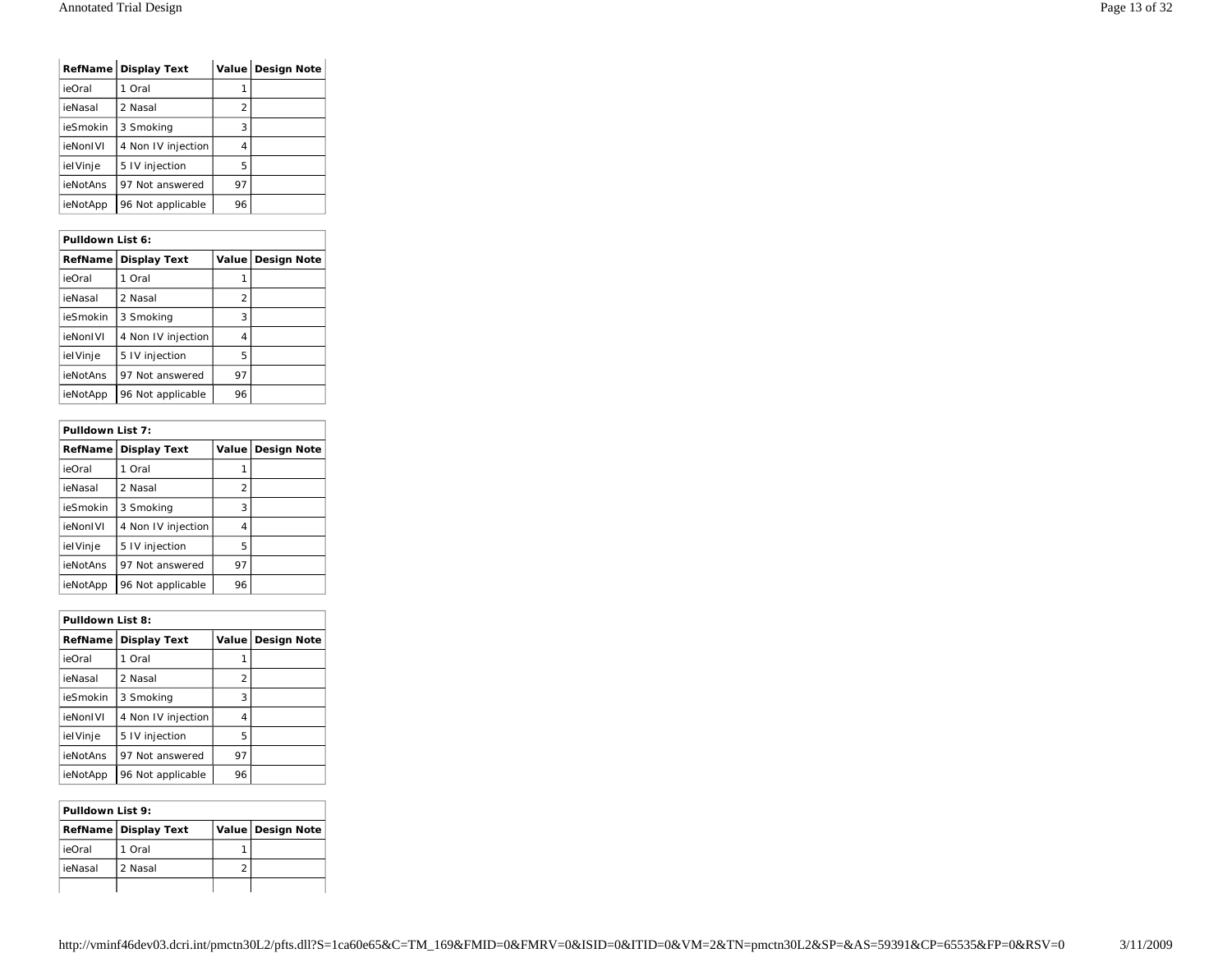|          | ieSmokin 3 Smoking | 3  |  |
|----------|--------------------|----|--|
| ieNonIVI | 4 Non IV injection |    |  |
| ielVinje | 5 IV injection     | 5  |  |
| ieNotAns | 197 Not answered   | 97 |  |
| ieNotApp | 96 Not applicable  | 96 |  |

| Pulldown List 10: |                     |       |                    |  |
|-------------------|---------------------|-------|--------------------|--|
| RefName I         | <b>Display Text</b> | Value | <b>Design Note</b> |  |
| ieOral            | 1 Oral              |       |                    |  |
| ieNasal           | 2 Nasal             | 2     |                    |  |
| ieSmokin          | 3 Smoking           | 3     |                    |  |
| ieNonIVI          | 4 Non IV injection  | 4     |                    |  |
| ielVinje          | 5 IV injection      | 5     |                    |  |
| ieNotAns          | 97 Not answered     | 97    |                    |  |
| ieNotApp          | 96 Not applicable   | 96    |                    |  |

| Pulldown List 11: |                      |    |                     |  |
|-------------------|----------------------|----|---------------------|--|
|                   | RefName Display Text |    | Value   Design Note |  |
| ieNasal           | 2 Nasal              |    |                     |  |
| ieNotAns          | 197 Not answered     | 97 |                     |  |
| ieNotApp          | 96 Not applicable    | 96 |                     |  |

| Pulldown List 12: |                                            |                |                    |
|-------------------|--------------------------------------------|----------------|--------------------|
| RefName           | <b>Display Text</b>                        | Value          | <b>Design Note</b> |
| ieNoProb          | 00 No Problem                              | 0              |                    |
| ieAlcAny          | 01 Alcohol (any use at all)                | 1              |                    |
| ieAlcTol          | 02 Alcohol (to intoxification)             | $\overline{2}$ |                    |
| ieHeroin          | 03 Heroin                                  | 3              |                    |
| ieMethad          | 04 Methadone                               | 4              |                    |
| ieOthOpi          | 05 Other Opiates/Analgesics                | 5              |                    |
| ieBarbit          | 06 Barbiturates                            | 6              |                    |
| ieOthSed          | 07 Other Sedatives/Hypnotics/Tranquilizers | 7              |                    |
| ieCocain          | 08 Cocaine                                 | 8              |                    |
| ieAmphet          | 09 Amphetamines                            | 9              |                    |
| ieCannab          | 10 Cannabis                                | 9              |                    |
| <b>ieHalluc</b>   | 11 Hallucinogens                           | 11             |                    |
| ieInhalants       | 12 Inhalants                               | 12             |                    |
| ieAlcDru          | 15 Alcohol and one or more drugs           | 15             |                    |
| ieDrNoAl          | 16 More than one drug but no alcohol       | 16             |                    |

| CDD: pmctn30A3cdd              | Table: frASF3    | <b>Key Type: PATIENTVISIT</b> |                    |
|--------------------------------|------------------|-------------------------------|--------------------|
| Column Name   Column Data Type |                  |                               | <b>Design Note</b> |
| <b>VISITDT</b>                 | DATE - DDMONYYYY |                               |                    |
|                                |                  |                               |                    |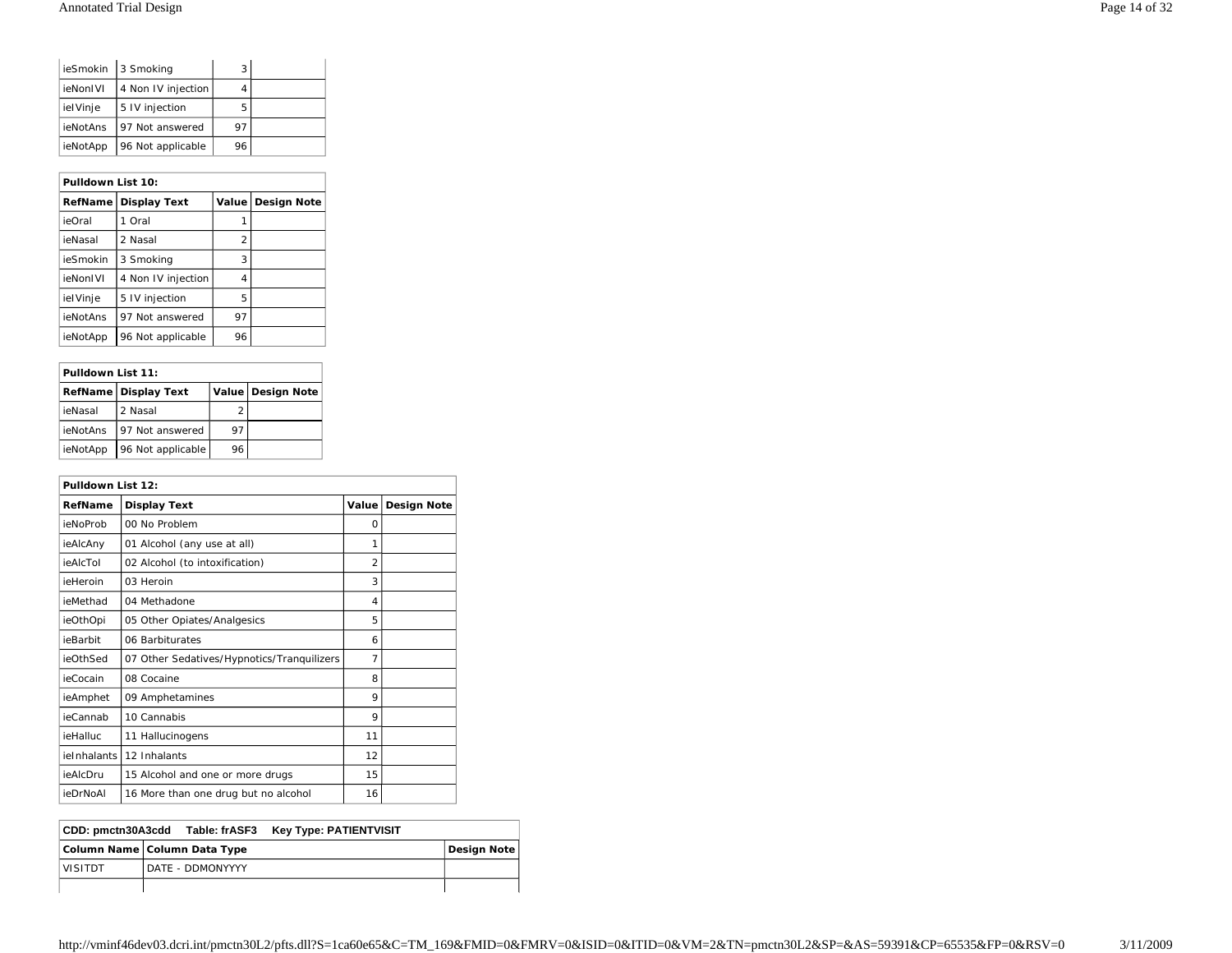| D <sub>1</sub> a  | NUMERIC - N2                                                  |  |
|-------------------|---------------------------------------------------------------|--|
| D <sub>2</sub> a  | NUMERIC - N2                                                  |  |
| D <sub>3</sub> a  | NUMERIC - N2                                                  |  |
| D <sub>3</sub> c  | STRING(255) - 1, 2, 3, 4, 5, 97, 96                           |  |
| D <sub>4</sub> a  | NUMERIC - N2                                                  |  |
| D <sub>4</sub> c  | STRING(255) - 1, 2, 3, 4, 5, 97, 96                           |  |
| D <sub>4</sub> a1 | NUMERIC - N2                                                  |  |
| D4a1c             | STRING(255) - 1, 2, 3, 4, 5, 97, 96                           |  |
| D <sub>5</sub> a  | NUMERIC - N2                                                  |  |
| D <sub>5</sub> c  | STRING(255) - 1, 2, 3, 4, 5, 97, 96                           |  |
| D <sub>6</sub> a  | NUMERIC - N2                                                  |  |
| D <sub>6</sub> c  | STRING(255) - 1, 2, 3, 4, 5, 97, 96                           |  |
| D7a               | NUMERIC - N2                                                  |  |
| D7c               | STRING(255) - 1, 2, 3, 4, 5, 97, 96                           |  |
| D <sub>8</sub> a  | NUMERIC - N2                                                  |  |
| D <sub>8</sub> c  | STRING(255) - 1, 2, 3, 4, 5, 97, 96                           |  |
| D <sub>9</sub> a  | NUMERIC - N2                                                  |  |
| D <sub>9</sub> c  | STRING(255) - 1, 2, 3, 4, 5, 97, 96                           |  |
| D <sub>1</sub> 0a | NUMERIC - N2                                                  |  |
| D <sub>10c</sub>  | STRING(255) - 1, 2, 3, 4, 5, 97, 96                           |  |
| D11a              | NUMERIC - N2                                                  |  |
| D <sub>11</sub> c | STRING(255) - 1, 2, 3, 4, 5, 97, 96                           |  |
| D12a              | NUMERIC - N2                                                  |  |
| D12c              | STRING(255) - 2, 97, 96                                       |  |
| D36a              | NUMERIC - N2                                                  |  |
| D13a              | NUMERIC - N2                                                  |  |
| rcD14             | <b>NUMERIC</b>                                                |  |
| D14               | STRING(255) - 0, 1, 2, 3, 4, 5, 6, 7, 8, 9, 9, 11, 12, 15, 16 |  |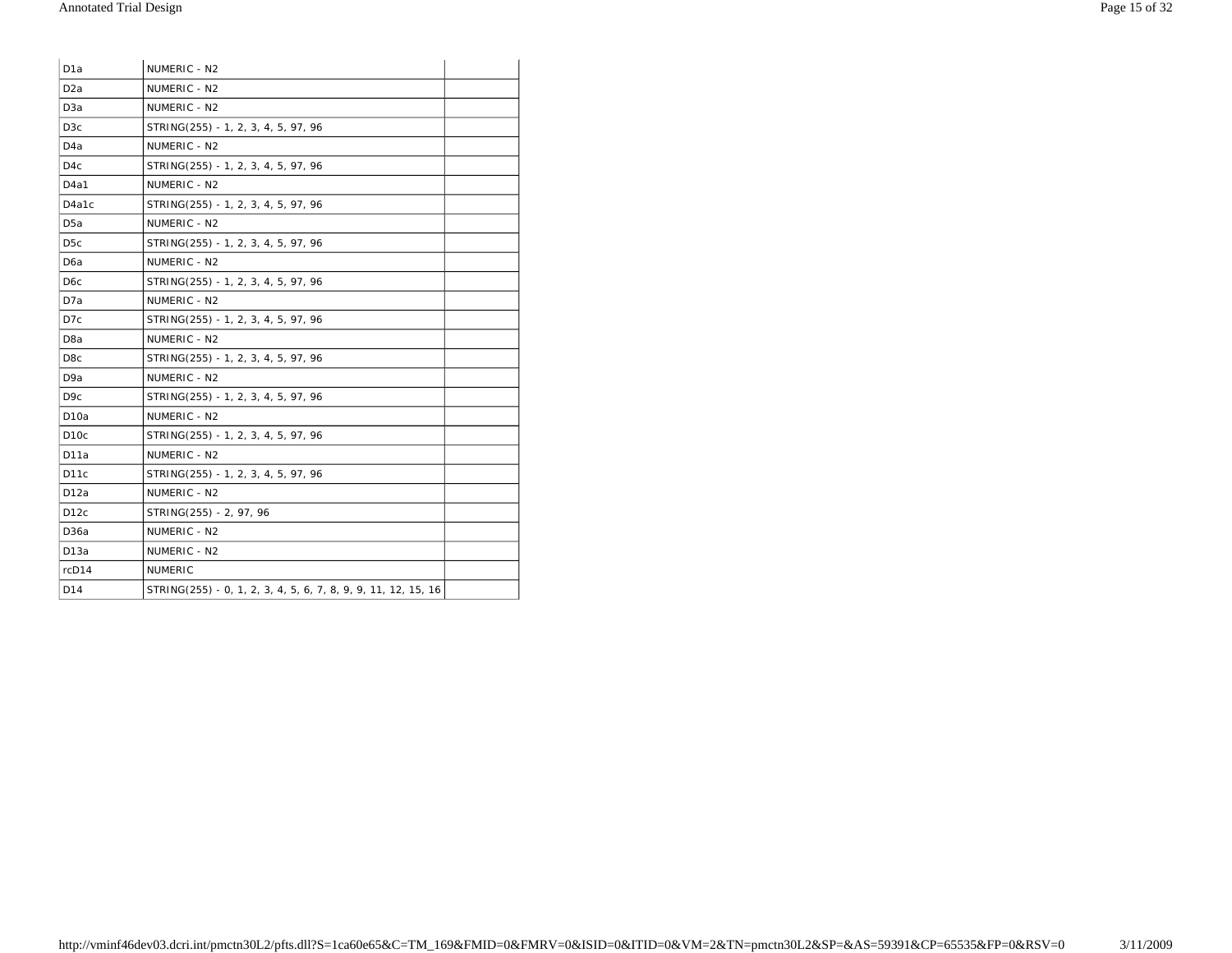|                  | pmctn30L2 : CTN-ASI Lite Follow Up (ASF4)                                                                                                                                                                                                                                                                                                     |                                                                                                                                                                                       |                                           |  |  |  |
|------------------|-----------------------------------------------------------------------------------------------------------------------------------------------------------------------------------------------------------------------------------------------------------------------------------------------------------------------------------------------|---------------------------------------------------------------------------------------------------------------------------------------------------------------------------------------|-------------------------------------------|--|--|--|
|                  | SECTION 4: CTN-ASI LITE V. 1: Drug/Alcohol Use                                                                                                                                                                                                                                                                                                |                                                                                                                                                                                       |                                           |  |  |  |
|                  | How much money would you say you spent during the past 30 days on:<br>$Max. = $999999$                                                                                                                                                                                                                                                        |                                                                                                                                                                                       |                                           |  |  |  |
| 1.               | Assessment Date:                                                                                                                                                                                                                                                                                                                              | $\lceil \text{Req } \lor \text{ } \rceil / \lceil \text{Req } \lor \text{ } \rceil / \lceil \text{Req } \lor \text{ } \rceil$ (2009-2014) (pmctn30A3cdd: frASF4.VISITDT / VISIT DATE) |                                           |  |  |  |
| 2.               | D23. Alcohol:<br>Only count actual money spent. What is the financial burden caused by alcohol?                                                                                                                                                                                                                                               | (pmctn30A3cdd: frASF4.rcD23 / ASF4 D23 RADIO)<br>[1] $\bigcirc$ \$   xxxxx (0 = < n < = 99999)   (pmctn30A3cdd: frASF4.D23 / ASF4 D23)<br>[97] ○ Not answered                         |                                           |  |  |  |
| 3.               | D24. Druas:<br>Only count actual money spent. What is the financial burden caused by drugs?                                                                                                                                                                                                                                                   | (pmctn30A3cdd: frASF4.rcD24 / ASF4 D24 RADIO)<br>[1] $\circ$ \$ xxxxx (0 = < n < = 99999) (pmctn30A3cdd: frASF4.D24 / ASF4 D24)<br>[97] ○ Not answered                                |                                           |  |  |  |
| $\overline{4}$ . | (pmctn30A3cdd: frASF4.rcD26 / ASF4 D26 RADIO)<br>D26. How many days in the past 30 have you experienced alcohol problems?<br>Include: Craving, withdrawal symptoms, disturbing effects of use, or wanting to stop and being unable to.<br>[1] $\bigcirc$ x (0 = < n < = 30) days (pmctn30A3cdd: frASF4.D26 / ASF4 D26)<br>[97] ○ Not answered |                                                                                                                                                                                       |                                           |  |  |  |
|                  | For questions D28-D31, please ask participant to use the Participant Rating Scale, specifying 0 for not at all, 1 for slightly, 2 for moderately, 3 for considerably, and 4 for extremely. The participant is rating the need<br>additional substance abuse treatment.                                                                        |                                                                                                                                                                                       |                                           |  |  |  |
| 5.               | D28. How troubled or bothered have you been in the past 30 days by Alcohol Problems?                                                                                                                                                                                                                                                          | Pulldown List 1 v (pmctn30A3cdd: frASF4.D28 / ASF4 D28)                                                                                                                               |                                           |  |  |  |
| 6.               | D30. How important to you now is treatment for Alcohol problems?                                                                                                                                                                                                                                                                              | Pulldown List 2 v (pmctn30A3cdd: frASF4.D30 / ASF4 D30)                                                                                                                               |                                           |  |  |  |
| 7.               | D27. How many days in the past 30 have you experienced drug problems?<br>Include: Craving, withdrawal symptoms, disturbing effects of use, or wanting to stop and being unable to.                                                                                                                                                            | (pmctn30A3cdd:frASF4.rcD27 / ASF4 D27 RADIO)<br>[1] $\bigcirc$ x (0 = < n < = 30) days (pmctn30A3cdd: frASF4.D27 / ASF4 D27)<br>[97] ○ Not answered                                   |                                           |  |  |  |
| 8.               | D29. How troubled or bothered have you been in the past 30 days by Drug Problems?                                                                                                                                                                                                                                                             | Pulldown List 3 v (pmctn30A3cdd: frASF4.D29 / ASF4 D29)                                                                                                                               |                                           |  |  |  |
| 9.               | D31. How important to you now is treatment for drug problems?                                                                                                                                                                                                                                                                                 | Pulldown List 4 v (pmctn30A3cdd: frASF4.D31 / ASF4 D31)                                                                                                                               |                                           |  |  |  |
|                  | Confidence Ratings: Is the above information significantly distorted by:                                                                                                                                                                                                                                                                      |                                                                                                                                                                                       |                                           |  |  |  |
| 10.              | D34. Participant's misrepresentation?<br>(pmctn30A3cdd: frASF4.D34 / ASF4 D34)<br>$[0]$ $\bigcirc$ No<br>$11 \text{ O}$ Yes                                                                                                                                                                                                                   |                                                                                                                                                                                       |                                           |  |  |  |
| 11.              | D35. Participant's inability to understand?                                                                                                                                                                                                                                                                                                   | (pmctn30A3cdd: frASF4.D35 / ASF4 D35)<br>$[0]$ $\bigcirc$ No<br>$[1]$ $\bigcirc$ Yes                                                                                                  |                                           |  |  |  |
| 12.              | Drug & Alcohol Comments:                                                                                                                                                                                                                                                                                                                      | A200                                                                                                                                                                                  | (pmctn30A3cdd:frASF4.DCOM / ASF4 COMMENT) |  |  |  |
|                  | Item is not required                                                                                                                                                                                                                                                                                                                          |                                                                                                                                                                                       |                                           |  |  |  |

| Pulldown List 1: |                     |                |                     |
|------------------|---------------------|----------------|---------------------|
| RefName          | <b>Display Text</b> |                | Value   Design Note |
| ieNoAtAl         | 0 Not at all        |                |                     |
| ieSlight         | Slightly            |                |                     |
| ieModrtly        | 2 Moderately        | $\mathfrak{p}$ |                     |
| ieConsid         | 3 Considerably      | 3              |                     |
| ieFxtrem         | 4 Extremely         | 4              |                     |
| ieNotAns         | 97 Not answered     | 97             |                     |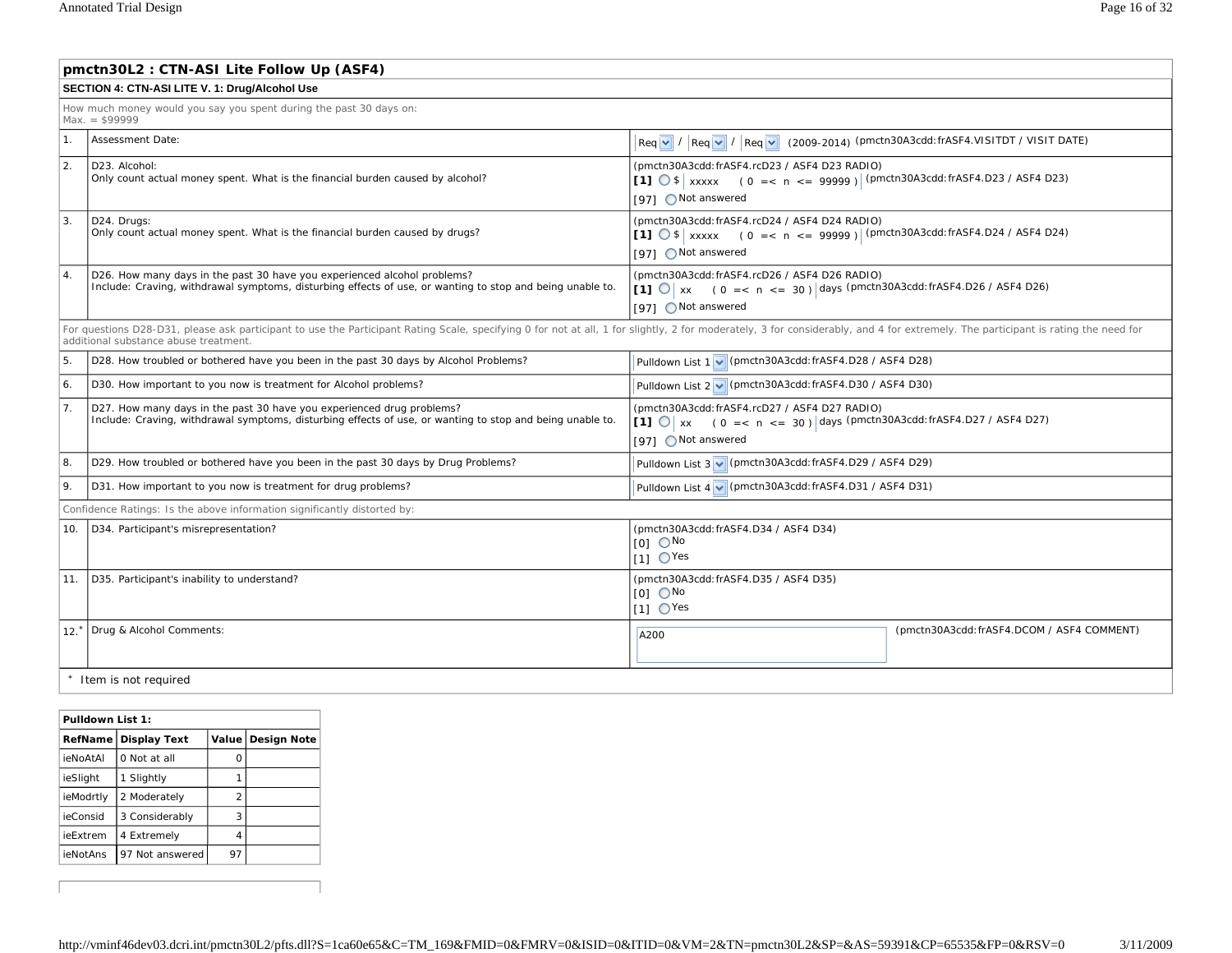|           | Pulldown List 2:    |                |                     |
|-----------|---------------------|----------------|---------------------|
| RefName   | <b>Display Text</b> |                | Value   Design Note |
| ieNoAtAl  | 0 Not at all        | O              |                     |
| ieSlight  | Slightly<br>1.      |                |                     |
| ieModrtly | 2 Moderately        | $\mathfrak{p}$ |                     |
| ieConsid  | 3 Considerably      | 3              |                     |
| ieFxtrem  | 4 Extremely         | 4              |                     |
| ieNotAns  | 97 Not answered     | 97             |                     |

# **Pulldown List 3: RefName Display Text Value Design Note**  $i$ eNoAtAl 0 Not at all  $\begin{bmatrix} 0 & 0 \\ 0 & 0 \end{bmatrix}$  0 ieSlight 1 Slightly 1 ieModrtly  $\begin{vmatrix} 2 \text{ Modern} \\ 2 \text{$  $\vert$ ieConsid  $\vert$  3 Considerably  $\vert$  3 ieExtrem  $\begin{vmatrix} 4 & \text{Extremely} \\ 4 & \text{Extremely} \end{vmatrix}$  4

ieNotAns 97 Not answered 97

| Pulldown List 4: |                     |                |                     |
|------------------|---------------------|----------------|---------------------|
| <b>RefName</b>   | <b>Display Text</b> |                | Value   Design Note |
| ieNoAtAl         | 0 Not at all        | Ω              |                     |
| ieSlight         | Slightly<br>1       |                |                     |
| ieModrtly        | 2 Moderately        | $\mathfrak{p}$ |                     |
| ieConsid         | 3 Considerably      | 3              |                     |
| ieExtrem         | 4 Extremely         | 4              |                     |
| ieNotAns         | 97 Not answered     | 97             |                     |

|                    | CDD: pmctn30A3cdd Table: frASF4 | <b>Key Type: PATIENTVISIT</b> |
|--------------------|---------------------------------|-------------------------------|
| <b>Column Name</b> | <b>Column Data Type</b>         | Design Note                   |
| <b>VISITDT</b>     | DATE - DDMONYYYY                |                               |
| rcD23              | <b>NUMERIC</b>                  |                               |
| D <sub>23</sub>    | NUMERIC - N5                    |                               |
| rcD24              | <b>NUMERIC</b>                  |                               |
| D <sub>24</sub>    | NUMERIC - N5                    |                               |
| rcD26              | <b>NUMERIC</b>                  |                               |
| D <sub>26</sub>    | NUMERIC - N2                    |                               |
| D <sub>28</sub>    | STRING(255) - 0, 1, 2, 3, 4, 97 |                               |
| D30                | STRING(255) - 0, 1, 2, 3, 4, 97 |                               |
| rcD27              | <b>NUMERIC</b>                  |                               |
| D <sub>27</sub>    | NUMERIC - N2                    |                               |
| D <sub>29</sub>    | STRING(255) - 0, 1, 2, 3, 4, 97 |                               |
| D31                | STRING(255) - 0, 1, 2, 3, 4, 97 |                               |
| D <sub>34</sub>    | <b>NUMERIC</b>                  |                               |
|                    |                                 |                               |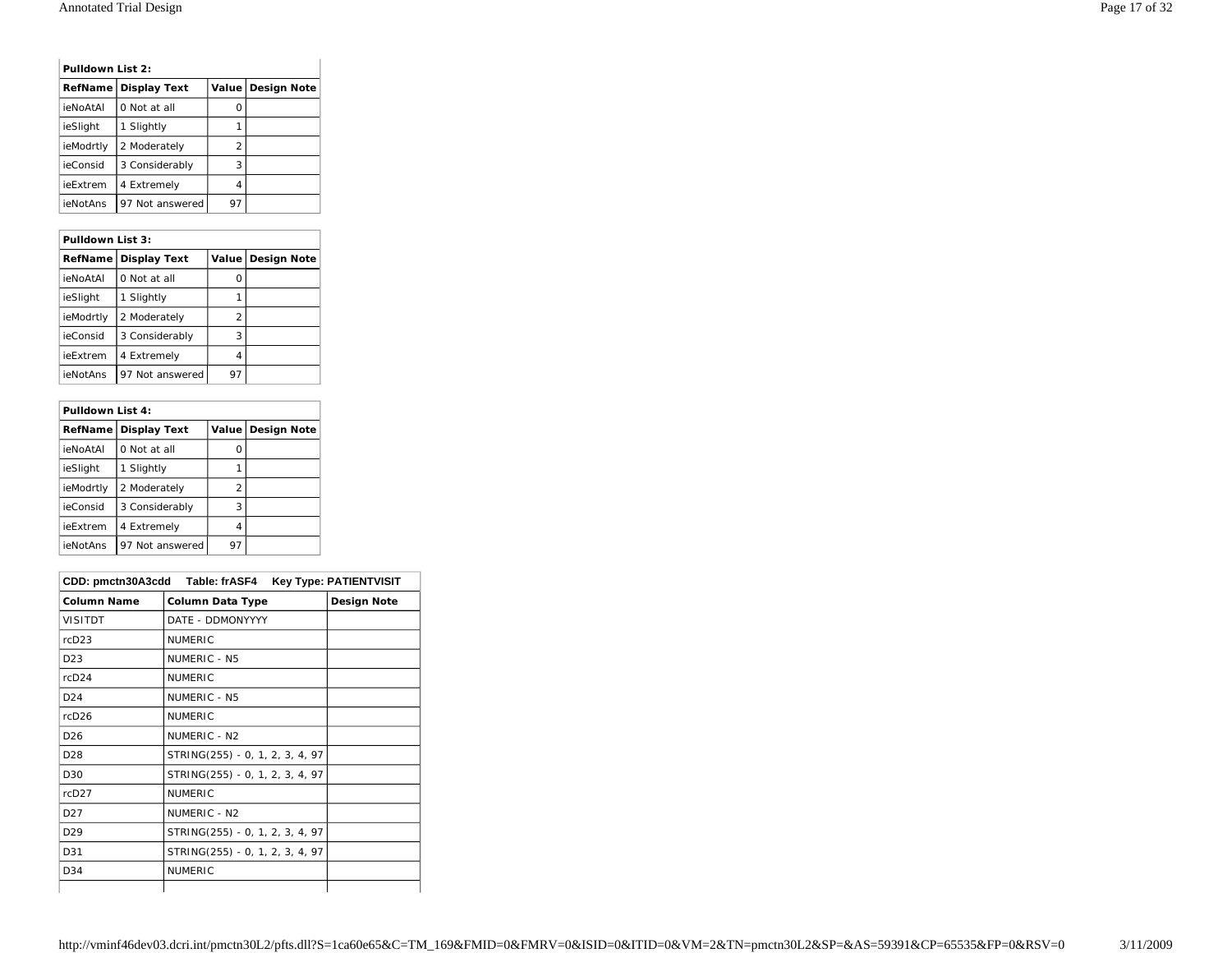| D35    | <b>NUMERIC</b>     |  |
|--------|--------------------|--|
| I DCOM | STRING(200) - A200 |  |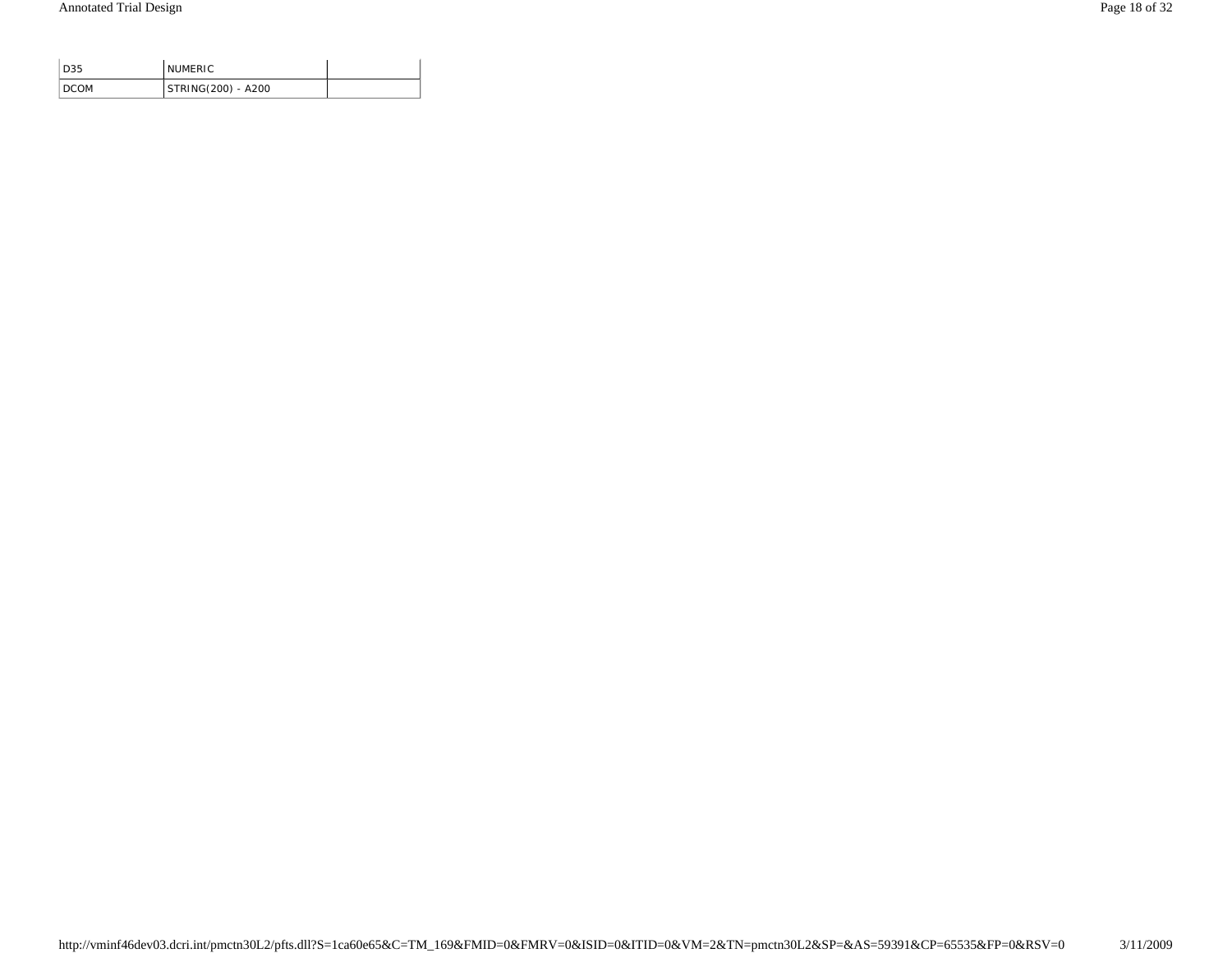|                | pmctn30L2: CTN-ASI Lite Follow Up (ASF5)                                                                                                                                                            |                                                                                                                                                      |                                                                                                                                                           |  |  |  |  |
|----------------|-----------------------------------------------------------------------------------------------------------------------------------------------------------------------------------------------------|------------------------------------------------------------------------------------------------------------------------------------------------------|-----------------------------------------------------------------------------------------------------------------------------------------------------------|--|--|--|--|
|                | SECTION 5: CTN-ASI LITE V. 1: Legal Status                                                                                                                                                          |                                                                                                                                                      |                                                                                                                                                           |  |  |  |  |
|                | 1. Assessment Date:                                                                                                                                                                                 |                                                                                                                                                      | $\left \text{Req } \vee \right  / \left \text{Req } \vee \right  / \left \text{Req } \vee \right $ (2009-2014) (pmctn30A3cdd:frASF5.VISITDT / VISIT DATE) |  |  |  |  |
| 2.             | L24. Are you presently awaiting charges, trial or sentence?                                                                                                                                         | (pmctn30A3cdd: frASF5.L24 / ASF5 L24)<br>$[O]$ $\bigcirc$ No<br>$11 \text{ O}$ Yes<br>[97] ○ Not answered                                            |                                                                                                                                                           |  |  |  |  |
| $\mathbf{3}$   | L27. How many days in the past 30, have you engaged in illegal activities for profit?<br>Exclude simple drug possession. Include drug dealing, prostitution, selling stolen<br>goods, etc.          | (pmctn30A3cdd: frASF5.rcL27 / ASF5 L27 RADIO)<br>[1] $\bigcirc$ x (0 = < n < = 30) days (pmctn30A3cdd: frASF5.L27 / ASF5 L27)<br>[97] O Not answered |                                                                                                                                                           |  |  |  |  |
|                | For questions L28-29: Ask participant specifying not at all, slightly, moderately, considerably, or extremely.                                                                                      |                                                                                                                                                      |                                                                                                                                                           |  |  |  |  |
| 4.             | L28. How serious do you feel your present legal problems are? Exclude civil problems.                                                                                                               | Pulldown List 1 v (pmctn30A3cdd: frASF5.L28 / ASF5 L28)                                                                                              |                                                                                                                                                           |  |  |  |  |
| 5.             | L29. How important to you now is counseling or referral for these legal problems?<br>Participant is rating a need for additional referral to legal counsel for defense against<br>criminal charges. | Pulldown List 2 v (pmctn30A3cdd: frASF5.L29 / ASF5 L29)                                                                                              |                                                                                                                                                           |  |  |  |  |
|                | Confidence Ratings: Is the above information significantly distorted by:                                                                                                                            |                                                                                                                                                      |                                                                                                                                                           |  |  |  |  |
| 6.             | L31. Participant's misrepresentation?<br>(pmctn30A3cdd: frASF5.L31 / ASF5 L31)<br>$IOI$ $ONo$<br>$11 \text{ O}$ Yes                                                                                 |                                                                                                                                                      |                                                                                                                                                           |  |  |  |  |
| 7 <sub>1</sub> | L32. Participant's inability to understand?                                                                                                                                                         | (pmctn30A3cdd: frASF5.L32 / ASF5 L32)<br>$[0]$ $\bigcirc$ No<br>$[1]$ $\bigcirc$ Yes                                                                 |                                                                                                                                                           |  |  |  |  |
| 8.             | Legal Comments:                                                                                                                                                                                     | A200                                                                                                                                                 | (pmctn30A3cdd: frASF5.LCOM / ASF5 COMMENT)                                                                                                                |  |  |  |  |
|                | Item is not required                                                                                                                                                                                |                                                                                                                                                      |                                                                                                                                                           |  |  |  |  |

#### **Pulldown List 1:**

 $\sqrt{ }$ 

|  |                 | RefName   Display Text | <b>Value</b> | <b>Design Note</b> |
|--|-----------------|------------------------|--------------|--------------------|
|  | <b>ieNoAtAl</b> | 0 Not at all           | Ω            |                    |
|  | ieSlight        | Slightly               |              |                    |
|  | ieModrtly       | 2 Moderately           | 2            |                    |
|  | ieConsid        | 3 Considerably         | 3            |                    |
|  | ieExtrem        | 4 Extremely            | 4            |                    |
|  | ieNotAns        | 97 Not answered        | 97           |                    |

|           | Pulldown List 2:    |    |                     |
|-----------|---------------------|----|---------------------|
| RefName   | <b>Display Text</b> |    | Value   Design Note |
| ieNoAtAl  | 0 Not at all        | Ω  |                     |
| ieSlight  | 1 Slightly          |    |                     |
| ieModrtly | 2 Moderately        | 2  |                     |
| ieConsid  | 3 Considerably      | 3  |                     |
| ieExtrem  | 4 Extremely         | 4  |                     |
| ieNotAns  | 97 Not answered     | 97 |                     |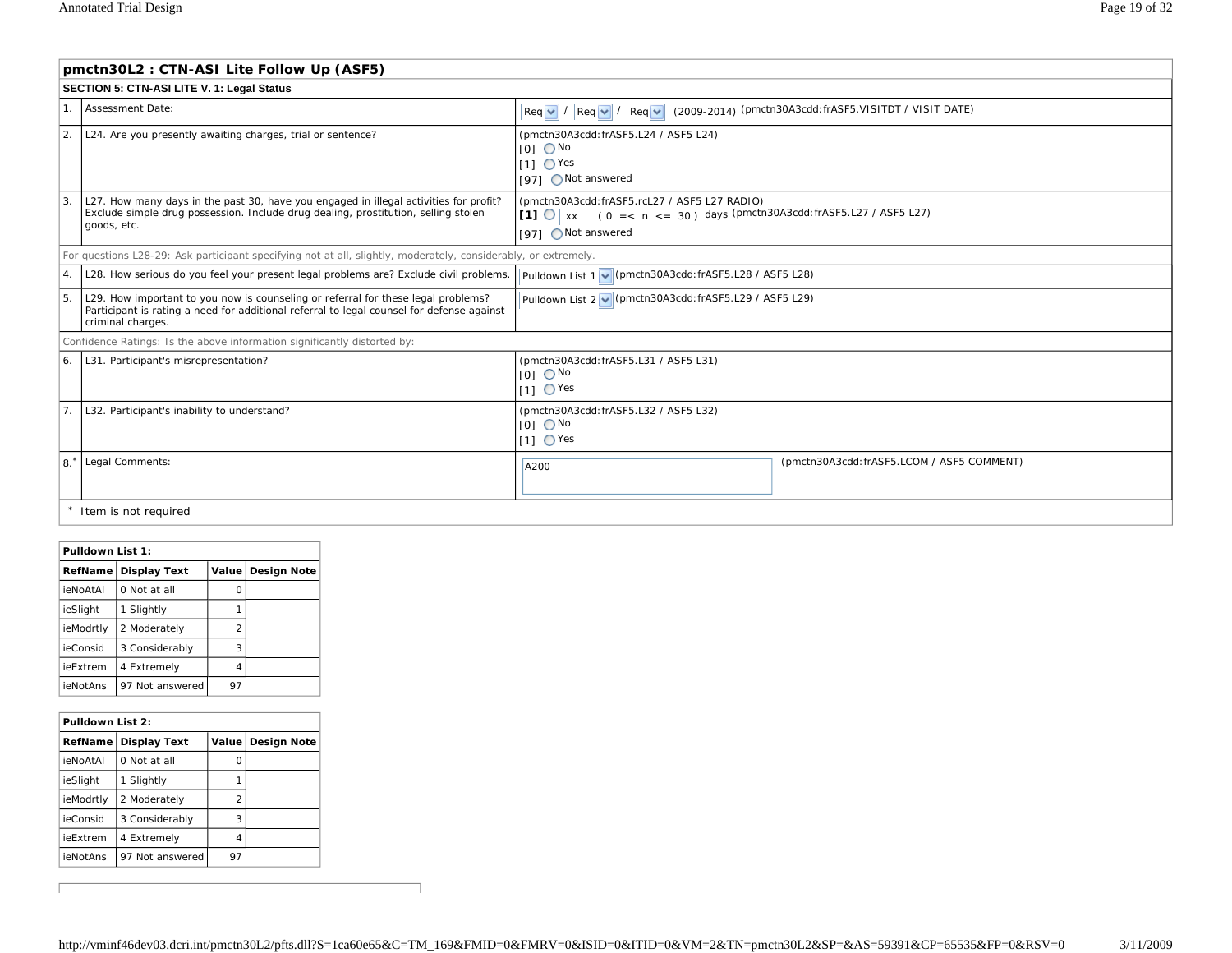| CDD: pmctn30A3cdd Table: frASF5<br><b>Key Type: PATIENTVISIT</b> |                                 |                    |
|------------------------------------------------------------------|---------------------------------|--------------------|
| Column Name                                                      | <b>Column Data Type</b>         | <b>Design Note</b> |
| <b>VISITDT</b>                                                   | DATE - DDMONYYYY                |                    |
| L24                                                              | <b>NUMERIC</b>                  |                    |
| rcL <sub>27</sub>                                                | <b>NUMERIC</b>                  |                    |
| L27                                                              | NUMERIC - N <sub>2</sub>        |                    |
| <b>L28</b>                                                       | STRING(255) - 0, 1, 2, 3, 4, 97 |                    |
| 129                                                              | STRING(255) - 0, 1, 2, 3, 4, 97 |                    |
| L31                                                              | <b>NUMERIC</b>                  |                    |
| L32                                                              | <b>NUMERIC</b>                  |                    |
| <b>LCOM</b>                                                      | STRING(200) - A200              |                    |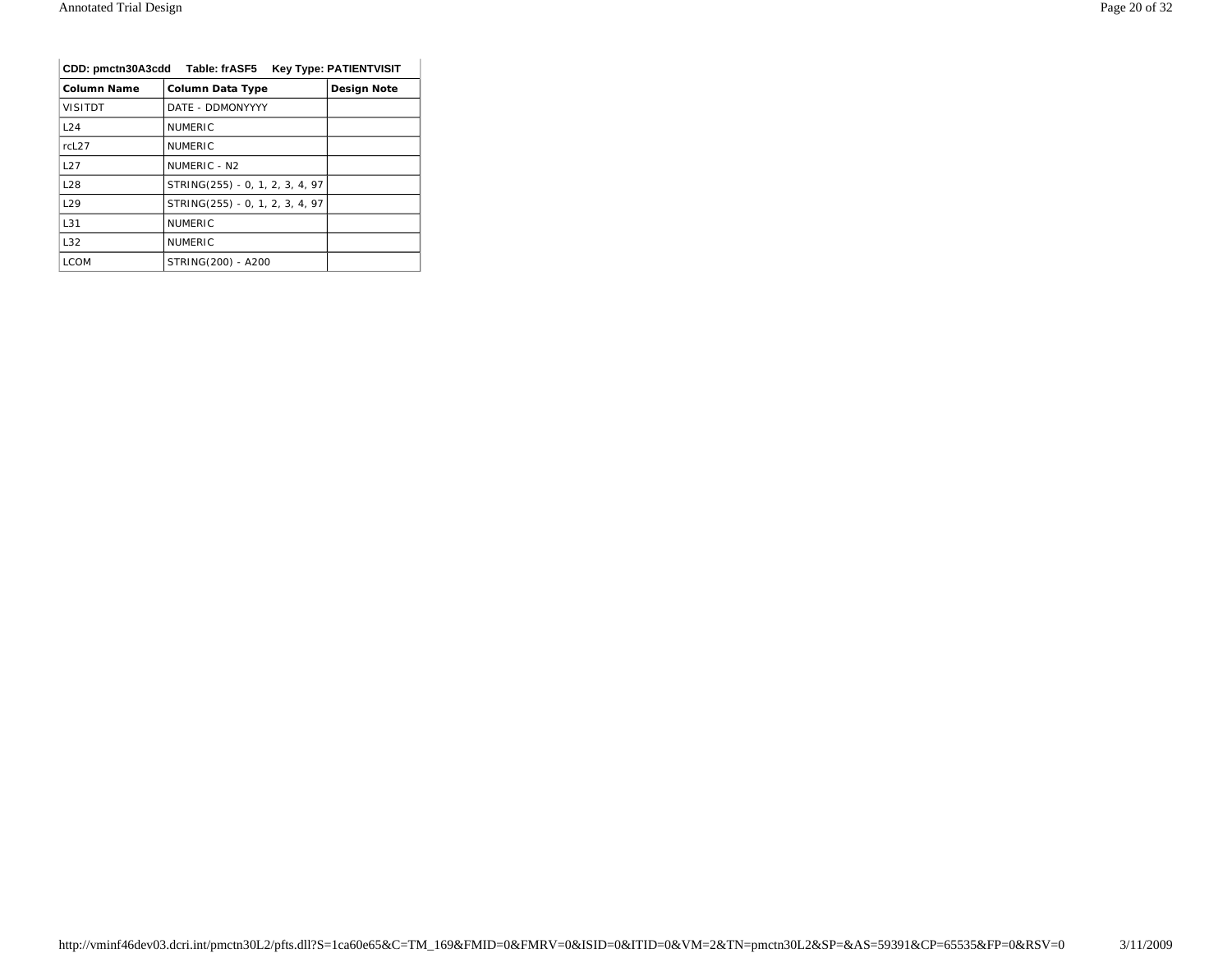| pmctn30L2: CTN-ASI Lite Follow Up (ASF6)                                                                               |                                                                                                                                                                                                                                                 |                                                                                                                                                                                                                                          |  |  |  |
|------------------------------------------------------------------------------------------------------------------------|-------------------------------------------------------------------------------------------------------------------------------------------------------------------------------------------------------------------------------------------------|------------------------------------------------------------------------------------------------------------------------------------------------------------------------------------------------------------------------------------------|--|--|--|
| SECTION 6: CTN-ASI LITE V. 1: Family/Social Relationships                                                              |                                                                                                                                                                                                                                                 |                                                                                                                                                                                                                                          |  |  |  |
| 1.<br>Assessment Date:                                                                                                 |                                                                                                                                                                                                                                                 | $\lceil \text{Req } \lor \rceil / \lceil \text{Req } \lor \rceil / \lceil \text{Req } \lor \rceil$ (2009-2014) (pmctn30A3cdd:frASF6.VISITDT / VISIT DATE)                                                                                |  |  |  |
| $\overline{2}$ .<br>F1. Marital status:<br>Common-law marriage = $1$ ;                                                 |                                                                                                                                                                                                                                                 | Pulldown List 1 v (pmctn30A3cdd: frASF6.F1 / ASF6 F1)                                                                                                                                                                                    |  |  |  |
| 3.<br>F3. Are you satisfied with this situation?<br>Satisfied = Generally liking the situation. Refers to question F1. |                                                                                                                                                                                                                                                 | (pmctn30A3cdd: frASF6.F3 / ASF6 F3)<br>$[0]$ $\bigcirc$ No<br>$[1]$ $\bigcirc$ Yes<br>[2] OIndifferent<br>[97] ○ Not answered                                                                                                            |  |  |  |
|                                                                                                                        | Have you had significant periods in which you have experienced serious problems getting along with:<br>Serious problems mean those that endangered the relationship. A problem requires contact of some sort, either by telephone or in person. |                                                                                                                                                                                                                                          |  |  |  |
| 4.<br>F18. Mother:                                                                                                     |                                                                                                                                                                                                                                                 | (pmctn30A3cdd: frASF6.F18a / ASF6 F18A)<br>Past 30 Days<br>$[0]$ $\bigcirc$ No<br>$[1]$ $\bigcirc$ Yes<br>[97] ONot answered<br>[96] ONot applicable                                                                                     |  |  |  |
| 5.<br>F19. Father:                                                                                                     |                                                                                                                                                                                                                                                 | (pmctn30A3cdd: frASF6.F19a / ASF6 F19A)<br>Past 30 Days<br>$[0]$ $\bigcirc$ No<br>$[1]$ $\bigcirc$ Yes<br>[97] ○ Not answered<br>[96] ONot applicable                                                                                    |  |  |  |
| F20. Brother/sisters:<br>6.                                                                                            |                                                                                                                                                                                                                                                 | (pmctn30A3cdd: frASF6.F20a / ASF6 F20A)<br>Past 30 Days<br>$[0]$ $\bigcirc$ No<br>$[1]$ $\bigcirc$ Yes<br>[97] ○ Not answered<br>[96] O Not applicable                                                                                   |  |  |  |
| 7.<br>F21. Sexual partner/spouse:                                                                                      |                                                                                                                                                                                                                                                 | (pmctn30A3cdd: frASF6.F21a / ASF6 F21A)<br>Past 30 Days<br>$[0]$ $\bigcirc$ No<br>$[1]$ $\bigcirc$ Yes<br>[97] ONot answered<br>[96] ○ Not applicable                                                                                    |  |  |  |
| 8.<br>F22. Children:                                                                                                   |                                                                                                                                                                                                                                                 | (pmctn30A3cdd: frASF6.F22a / ASF6 F22A)<br>Past 30 Days<br>$[0]$ $\bigcirc$ No<br>$[1]$ $\bigcirc$ Yes<br>[97] ○ Not answered<br>[96] Not applicable                                                                                     |  |  |  |
| 9.<br>F23. Other significant family (specify):                                                                         |                                                                                                                                                                                                                                                 | (pmctn30A3cdd:frASF6.rcF23 / ASF6 F23 RADIO)<br>(pmctn30A3cdd: frASF6.F23c / ASF6 F23 SPECIFY) [981 ONA<br>(pmctn30A3cdd: frASF6.F23a / ASF6 F23A)<br>Past 30 Days<br>$[0]$ $\bigcirc$ No<br>$[1]$ $\bigcirc$ Yes<br>[97] ○ Not answered |  |  |  |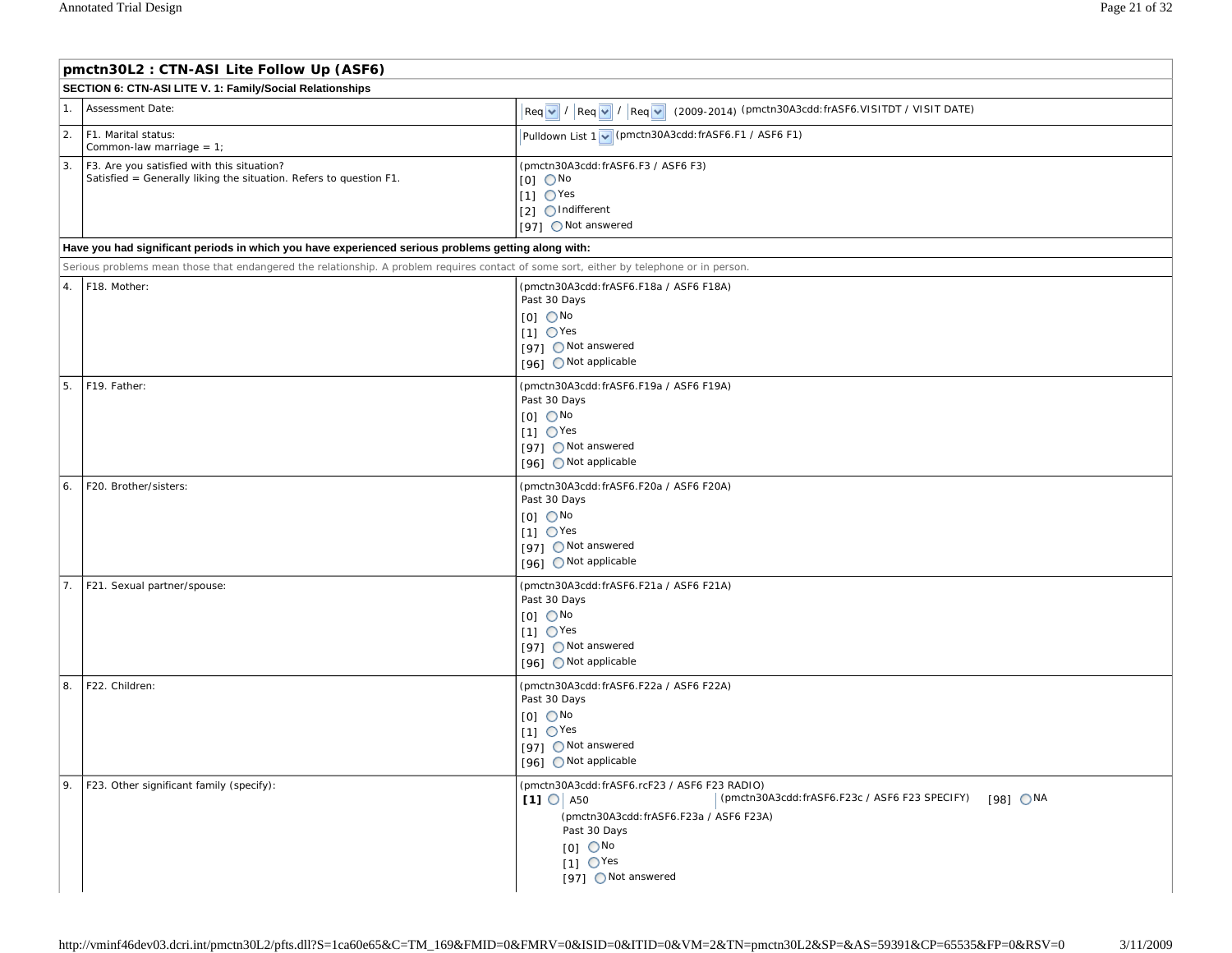|                         | [96] Not applicable                                                                                                                                  |
|-------------------------|------------------------------------------------------------------------------------------------------------------------------------------------------|
| 10. F24. Close friends: | (pmctn30A3cdd: frASF6.F24a / ASF6 F24A)<br>Past 30 Days<br>$[0]$ $\bigcirc$ No<br>$[1]$ OYes<br>[97] ONot answered<br>[96] Not applicable            |
| 11. F25. Neighbors      | (pmctn30A3cdd: frASF6.F25a / ASF6 F25A)<br>Past 30 Days<br>$[1]$ OYes<br>[97] Not answered<br>[96] Not applicable                                    |
| 12. F26. Co-workers:    | (pmctn30A3cdd: frASF6.F26a / ASF6 F26A)<br>Past 30 Days<br>$[O]$ $\bigcirc$ No<br>$[1]$ $\bigcirc$ Yes<br>[97] ONot answered<br>[96] ONot applicable |

| Pulldown List 1: |                     |         |                    |
|------------------|---------------------|---------|--------------------|
| RefName          | <b>Display Text</b> | Value l | <b>Design Note</b> |
| ieMarrie         | Married             |         |                    |
| ieRemarr         | 2 Remarried         | 2       |                    |
| ieWidowe         | 3 Widowed           | 3       |                    |
| ieSepara         | 4 Separated         | 4       |                    |
| ieDivorc         | 5 Divorced          | 5       |                    |
| ieNevMar         | 6 Never married     | 6       |                    |
| ieNotAns         | 97 Not answered     | 97      |                    |

| CDD: pmctn30A3cdd Table: frASF6<br><b>Key Type: PATIENTVISIT</b> |                                    |             |
|------------------------------------------------------------------|------------------------------------|-------------|
| <b>Column Name</b>                                               | Column Data Type                   | Design Note |
| <b>VISITDT</b>                                                   | DATE - DDMONYYYY                   |             |
| F <sub>1</sub>                                                   | STRING(255) - 1, 2, 3, 4, 5, 6, 97 |             |
| F3                                                               | <b>NUMERIC</b>                     |             |
| F <sub>18a</sub>                                                 | <b>NUMERIC</b>                     |             |
| F <sub>19a</sub>                                                 | <b>NUMERIC</b>                     |             |
| F <sub>20</sub> a                                                | <b>NUMERIC</b>                     |             |
| F21a                                                             | <b>NUMERIC</b>                     |             |
| F22a                                                             | <b>NUMERIC</b>                     |             |
| rcF23                                                            | <b>NUMERIC</b>                     |             |
| F <sub>23</sub> c                                                | STRING(50) - A50                   |             |
| F <sub>23</sub> a                                                | <b>NUMERIC</b>                     |             |
| F <sub>24</sub> a                                                | <b>NUMERIC</b>                     |             |
| F25a                                                             | <b>NUMERIC</b>                     |             |
|                                                                  |                                    |             |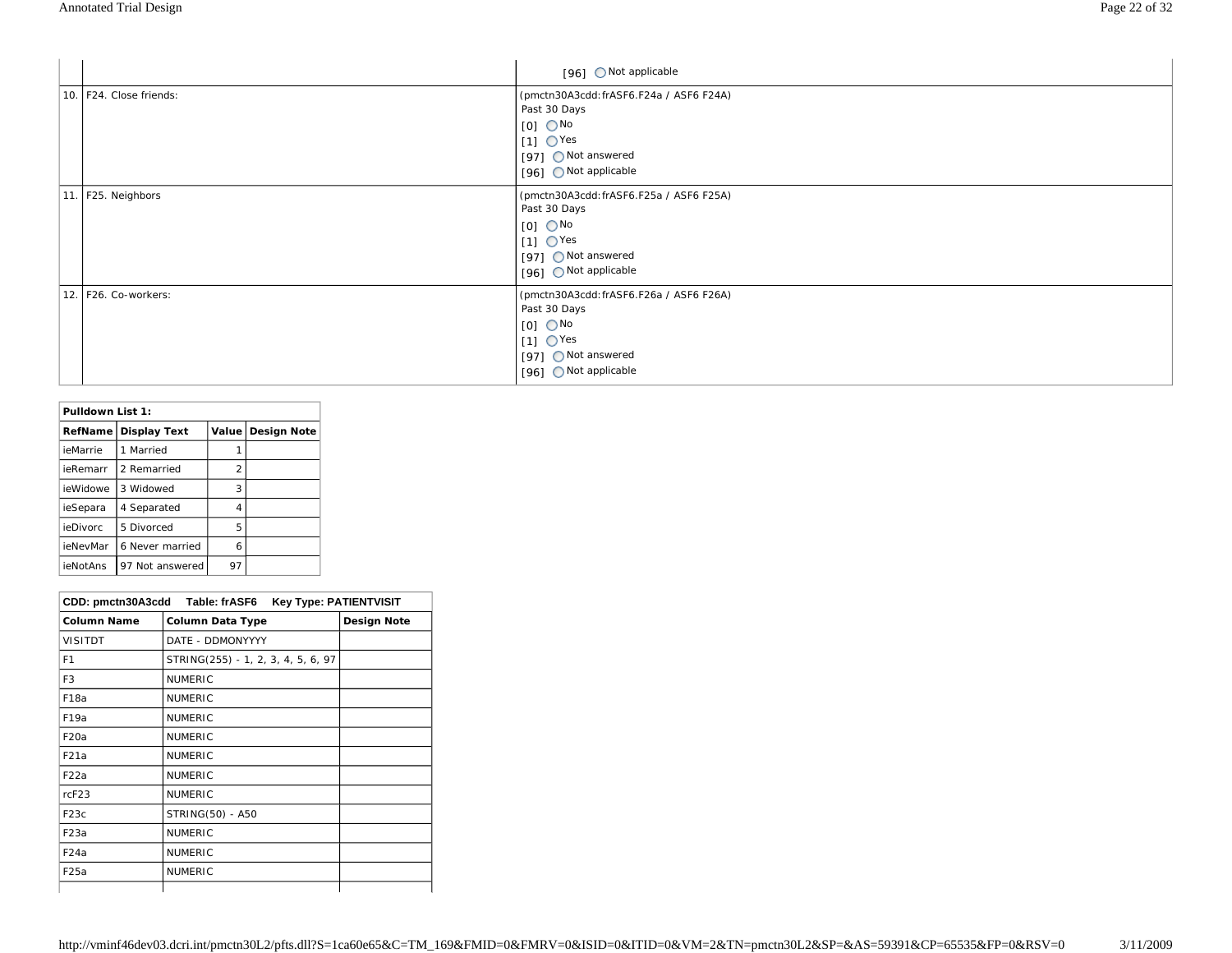F26a NUMERIC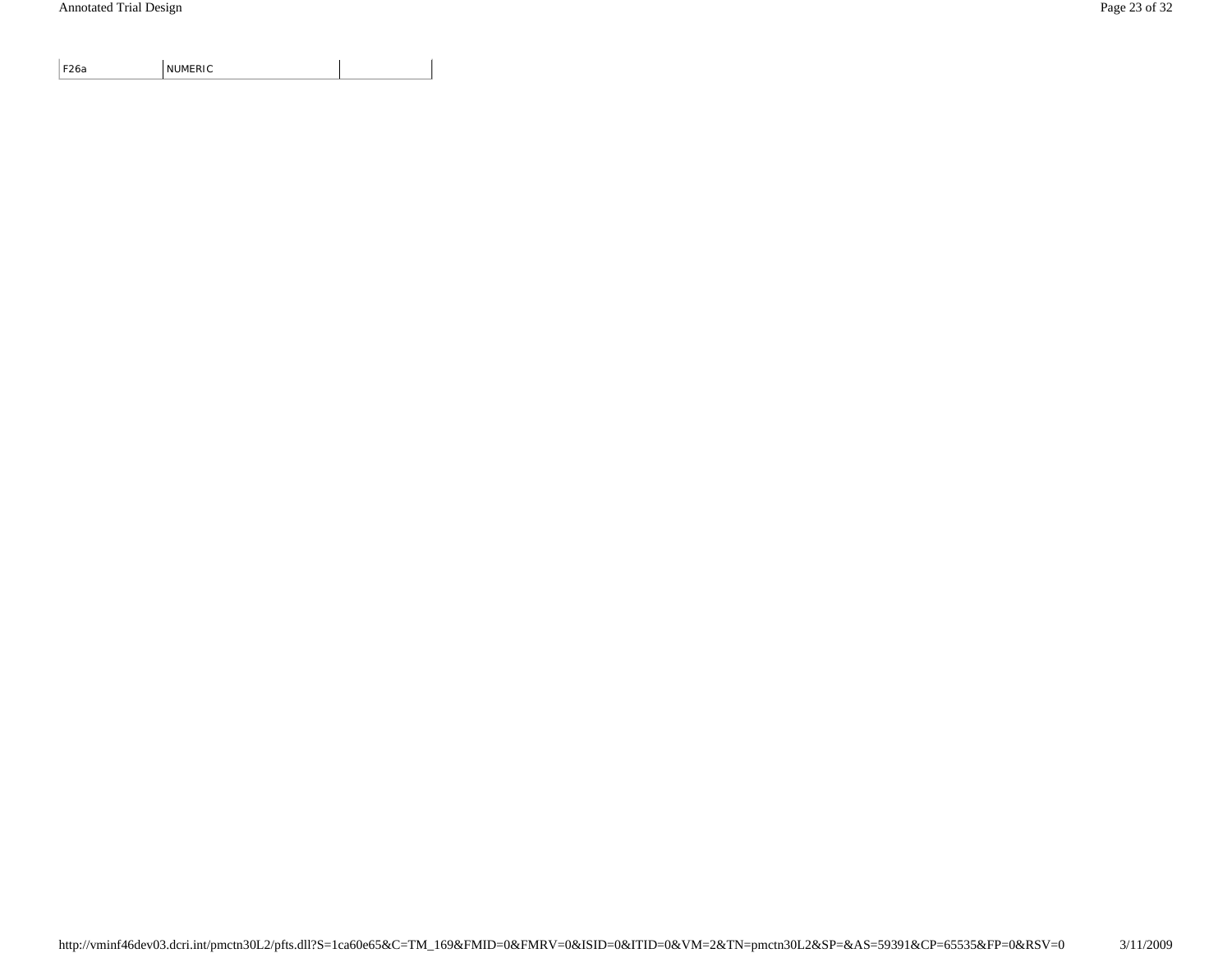|    | pmctn30L2 : CTN-ASI Lite Follow Up (ASF7)                                                                                                                                                                                  |                                                                                                                                                     |                                               |  |  |
|----|----------------------------------------------------------------------------------------------------------------------------------------------------------------------------------------------------------------------------|-----------------------------------------------------------------------------------------------------------------------------------------------------|-----------------------------------------------|--|--|
|    | SECTION 7: CTN-ASI Lite Follow Up v. 1: Family/Social Relationships                                                                                                                                                        |                                                                                                                                                     |                                               |  |  |
|    | Assessment Date:<br>$\left \text{Req}\left \mathbf{v}\right \right /\left \text{Req}\left \mathbf{v}\right \right /\left \text{Req}\left \mathbf{v}\right \right $ (2009-2014) (pmctn30A3cdd: frASF7.VISITDT / VISIT DATE) |                                                                                                                                                     |                                               |  |  |
| 2. | F30. How many days in the past 30 have you had serious conflicts with your family?                                                                                                                                         | (pmctn30A3cdd:frASF7.rcF30 / ASF7 F30 RADIO)<br>[1] $\bigcirc$ x (0 = < n < = 30) days (pmctn30A3cdd: frASF7.F30 / ASF7 F30)<br>[97] ○ Not answered |                                               |  |  |
|    | For questions F32 and F34, ask participant specifying not at all, slightly, moderately, considerably, or extremely.                                                                                                        |                                                                                                                                                     |                                               |  |  |
| 3. | F32. How troubled or bothered have you been in the past 30 days by these family problems?                                                                                                                                  | Pulldown List 1 v (pmctn30A3cdd: frASF7.F32 / ASF7 F32)                                                                                             |                                               |  |  |
| 4. | F34. How important to you now is treatment or counseling for these family problems?<br>Participant is rating his/her need for counseling for family problems, not whether the family would be willing<br>to attend.        | Pulldown List 2 v (pmctn30A3cdd: frASF7.F34 / ASF7 F34)                                                                                             |                                               |  |  |
|    | Confidence Ratings: Is the above information significantly distorted by:                                                                                                                                                   |                                                                                                                                                     |                                               |  |  |
| 5. | F37. Participant's misrepresentation?<br>(pmctn30A3cdd: frASF7.F37 / ASF7 F37)<br>$IOI$ $O$ No<br>$11 \text{ O}$ Yes                                                                                                       |                                                                                                                                                     |                                               |  |  |
| 6. | F38. Participant's inability to understand?<br>(pmctn30A3cdd: frASF7.F38 / ASF7 F38)<br>$[0]$ $\bigcirc$ No<br>$11 \text{ O}$ Yes                                                                                          |                                                                                                                                                     |                                               |  |  |
|    | <b>Family Comments:</b>                                                                                                                                                                                                    | A200                                                                                                                                                | (pmctn30A3cdd: frASF7.FCOM / ASF7<br>COMMENT) |  |  |
|    | Item is not required                                                                                                                                                                                                       |                                                                                                                                                     |                                               |  |  |

| Pulldown List 1: |                        |       |             |
|------------------|------------------------|-------|-------------|
|                  | RefName   Display Text | Value | Design Note |
| <b>ieNoAtAl</b>  | 0 Not at all           | ი     |             |
| ieSlight         | Slightly<br>1          |       |             |
| ieModrtly        | 2 Moderately           | 2     |             |
| ieConsid         | 3 Considerably         | 3     |             |
| ieExtrem         | 4 Extremely            | 4     |             |
| ieNotAns         | 97 Not answered        | 97    |             |

| Pulldown List 2: |                     |                |                     |
|------------------|---------------------|----------------|---------------------|
| RefName          | <b>Display Text</b> |                | Value   Design Note |
| ieNoAtAl         | 0 Not at all        | O              |                     |
| ieSlight         | Slightly            |                |                     |
| ieModrtly        | 2 Moderately        | $\mathfrak{p}$ |                     |
| ieConsid         | 3 Considerably      | 3              |                     |
| ieExtrem         | 4 Extremely         | 4              |                     |
| ieNotAns         | 97 Not answered     | 97             |                     |

| CDD: pmctn30A3cdd<br>Key Type: PATIENTVISIT<br>Table: frASF7 |                  |             |
|--------------------------------------------------------------|------------------|-------------|
| <b>Column Name</b>                                           | Column Data Type | Design Note |
| <b>VISITDT</b>                                               | DATE - DDMONYYYY |             |
|                                                              |                  |             |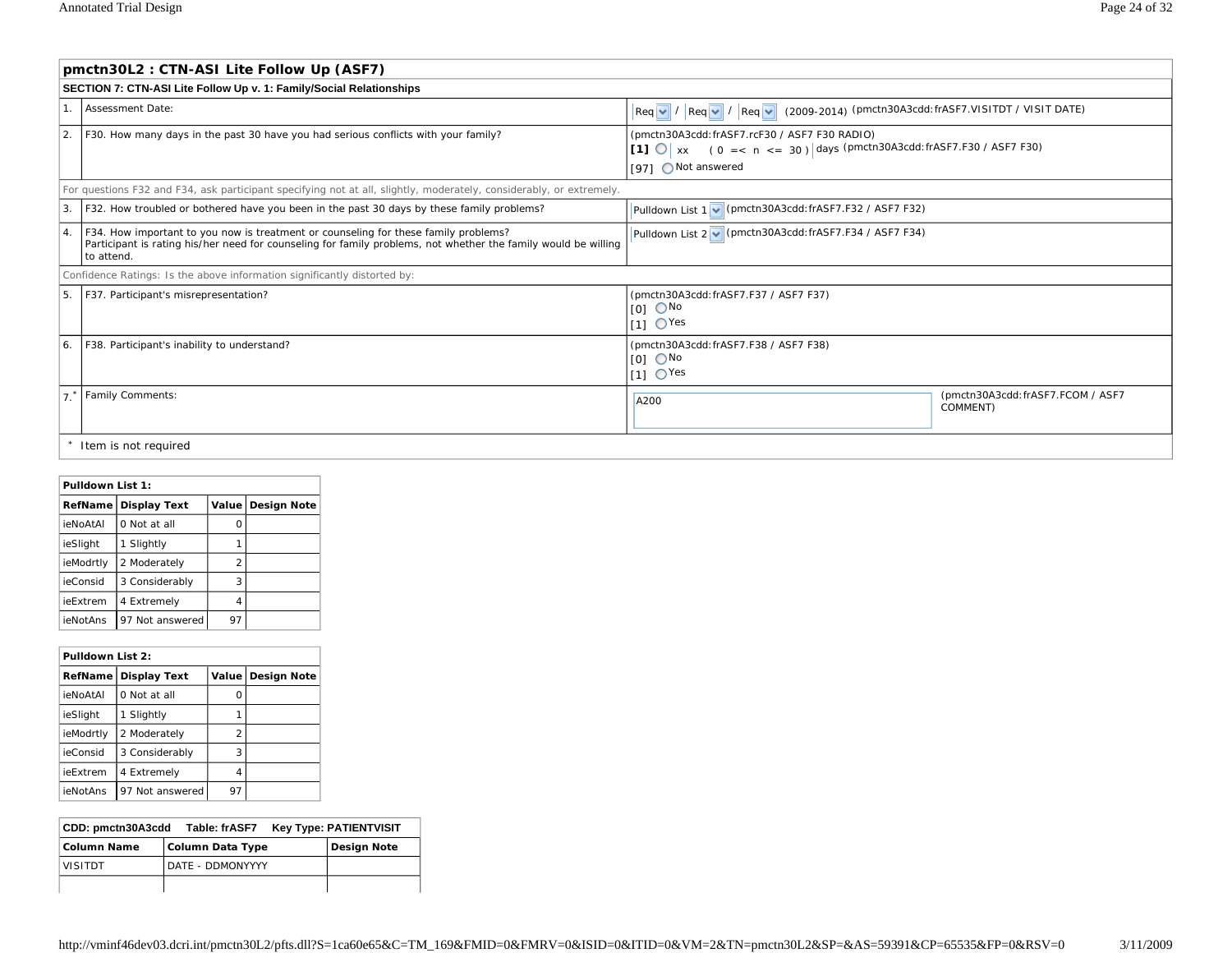| rcF30       | <b>NUMERIC</b>                  |  |
|-------------|---------------------------------|--|
| F30         | NUMERIC - N <sub>2</sub>        |  |
| F32         | STRING(255) - 0, 1, 2, 3, 4, 97 |  |
| F34         | STRING(255) - 0, 1, 2, 3, 4, 97 |  |
| F37         | <b>NUMERIC</b>                  |  |
| F38         | <b>NUMERIC</b>                  |  |
| <b>FCOM</b> | STRING(200) - A200              |  |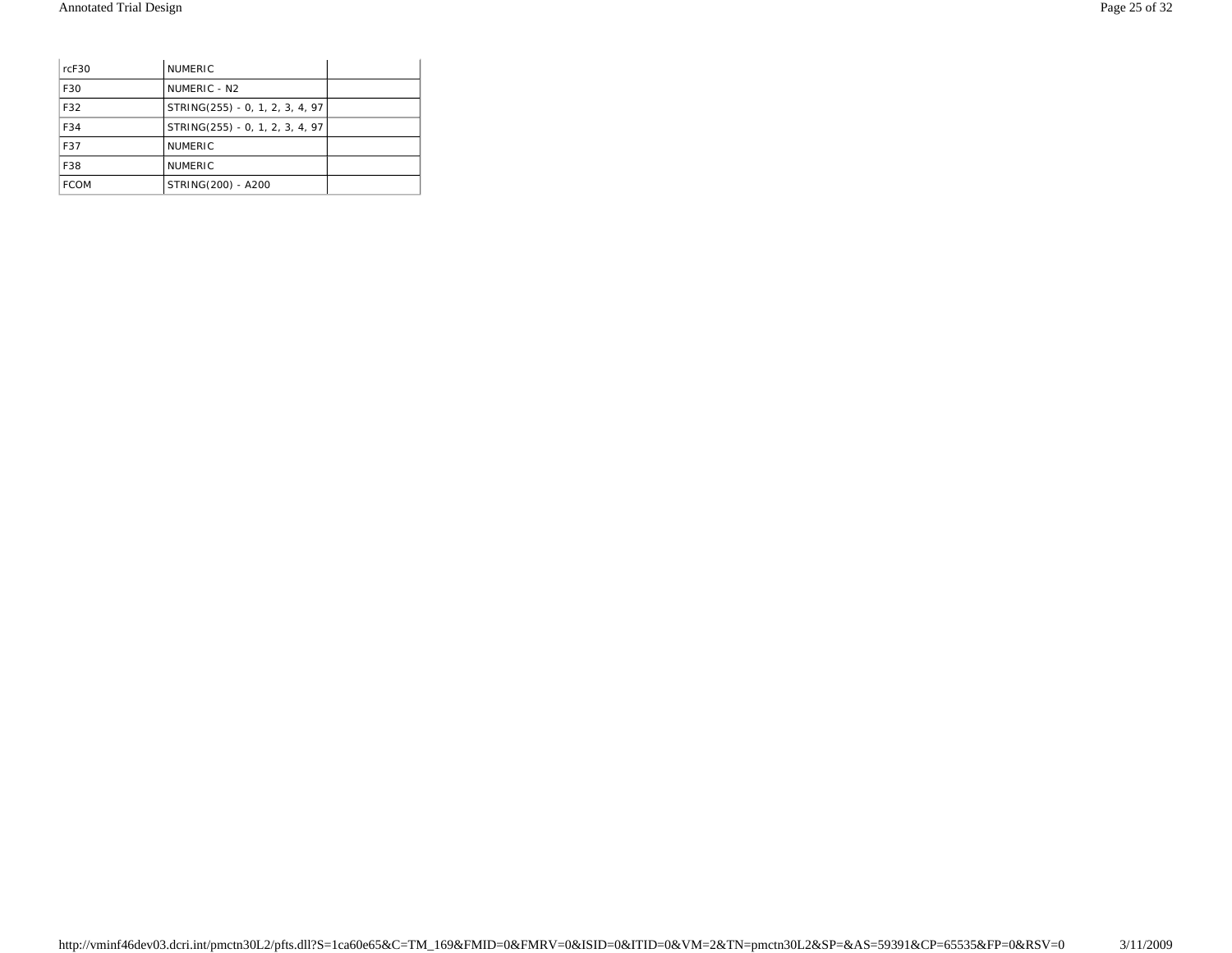Г

|     | pmctn30L2: CTN-ASI Lite Follow Up (ASF8)                                                                                                                                                      |                                                                                                                                                          |  |  |  |  |
|-----|-----------------------------------------------------------------------------------------------------------------------------------------------------------------------------------------------|----------------------------------------------------------------------------------------------------------------------------------------------------------|--|--|--|--|
|     | Have you had a significant period of time (that was not a direct result of drug/alcohol use) in which you have:                                                                               |                                                                                                                                                          |  |  |  |  |
| 1.  | Assessment Date:                                                                                                                                                                              | $\left \text{Req } \vee / \left \text{Req } \vee / \left \text{Req } \vee \right \right \right.$ (2009-2014) (pmctn30A3cdd: frASF8.VISITDT / VISIT DATE) |  |  |  |  |
| 2.  | P4. Experienced serious depression - sadness, hopelessness, loss of interest, difficulty with daily function?                                                                                 | (pmctn30A3cdd: frASF8.P4a / ASF8 P4A)<br>Past 30 days<br>$IOI$ $ONo$<br>$[1]$ $\bigcirc$ Yes<br>[97] ○ Not answered                                      |  |  |  |  |
| 3.  | P5. Experienced serious anxiety/tension - uptight, unreasonably worried, inability to feel relaxed?                                                                                           | (pmctn30A3cdd: frASF8.P5a / ASF8 P5A)<br>Past 30 days<br>$[0]$ $\bigcirc$ No<br>$[1]$ $\bigcirc$ Yes<br>[97] ○ Not answered                              |  |  |  |  |
| 4.  | P6. Experienced hallucinations - saw things or heard voices that other people did not hear or see?                                                                                            | (pmctn30A3cdd: frASF8.P6a / ASF8 P6A)<br>Past 30 days<br>$IOI$ $ONo$<br>$11 \text{ O}$ Yes<br>[97] ○ Not answered                                        |  |  |  |  |
| 5.  | P7. Experienced trouble understanding, concentrating, or remembering?                                                                                                                         | (pmctn30A3cdd: frASF8.P7a / ASF8 P7A)<br>Past 30 days<br>$[0]$ $\bigcirc$ No<br>$[1]$ $\bigcirc$ Yes<br>(97) ○ Not answered                              |  |  |  |  |
|     | For questions P8-P10, participant could have been under the influence of alcohol/drugs                                                                                                        |                                                                                                                                                          |  |  |  |  |
| 6.  | P8. Experienced trouble controlling violent behavior including episodes of rage, or violence?                                                                                                 | (pmctn30A3cdd: frASF8.P8a / ASF8 P8A)<br>Past 30 days<br>$[0]$ $\bigcirc$ No<br>$[1]$ $\bigcirc$ Yes<br>[97] Not answered                                |  |  |  |  |
| 7.  | P9. Experienced serious thoughts of suicide? Patient seriously considered a plan for taking his/her life.                                                                                     | (pmctn30A3cdd: frASF8.P9a / ASF8 P9A)<br>Past 30 days<br>$[0]$ $\bigcirc$ No<br>$11 \text{ O}$ Yes<br>[97] ○ Not answered                                |  |  |  |  |
| 8.  | P10. Attempted suicide? Include actual suicidal gestures or attempts.                                                                                                                         | (pmctn30A3cdd: frASF8.P10a / ASF8 P10A)<br>Past 30 days<br>$[0]$ $\bigcirc$ No<br>$11 \text{ O}$ Yes<br>[97] ○ Not answered                              |  |  |  |  |
| 9.  | P11. Been prescribed medication for any psychological/emotional problem? Prescribed for the patient by<br>MD. Record Yes if a medication was prescribed even if the patient is not taking it. | (pmctn30A3cdd: frASF8.P11a / ASF8 P11A)<br>Past 30 days<br>$[0]$ $\bigcirc$ No<br>$[1]$ $\bigcirc$ Yes<br>[97] ○ Not answered                            |  |  |  |  |
| 10. | P12. How many days in the past 30 have you experienced these psychological or emotional problems?<br>This refers to problems noted in questions P4-P10.                                       | (pmctn30A3cdd: frASF8.rcP12 / ASF8 P12 RADIO)<br>$(0 = < n < = 30)$ (pmctn30A3cdd: frASF8.P12 / ASF8 P12)<br>[1] $\bigcirc$ xx<br>(97) ONot answered     |  |  |  |  |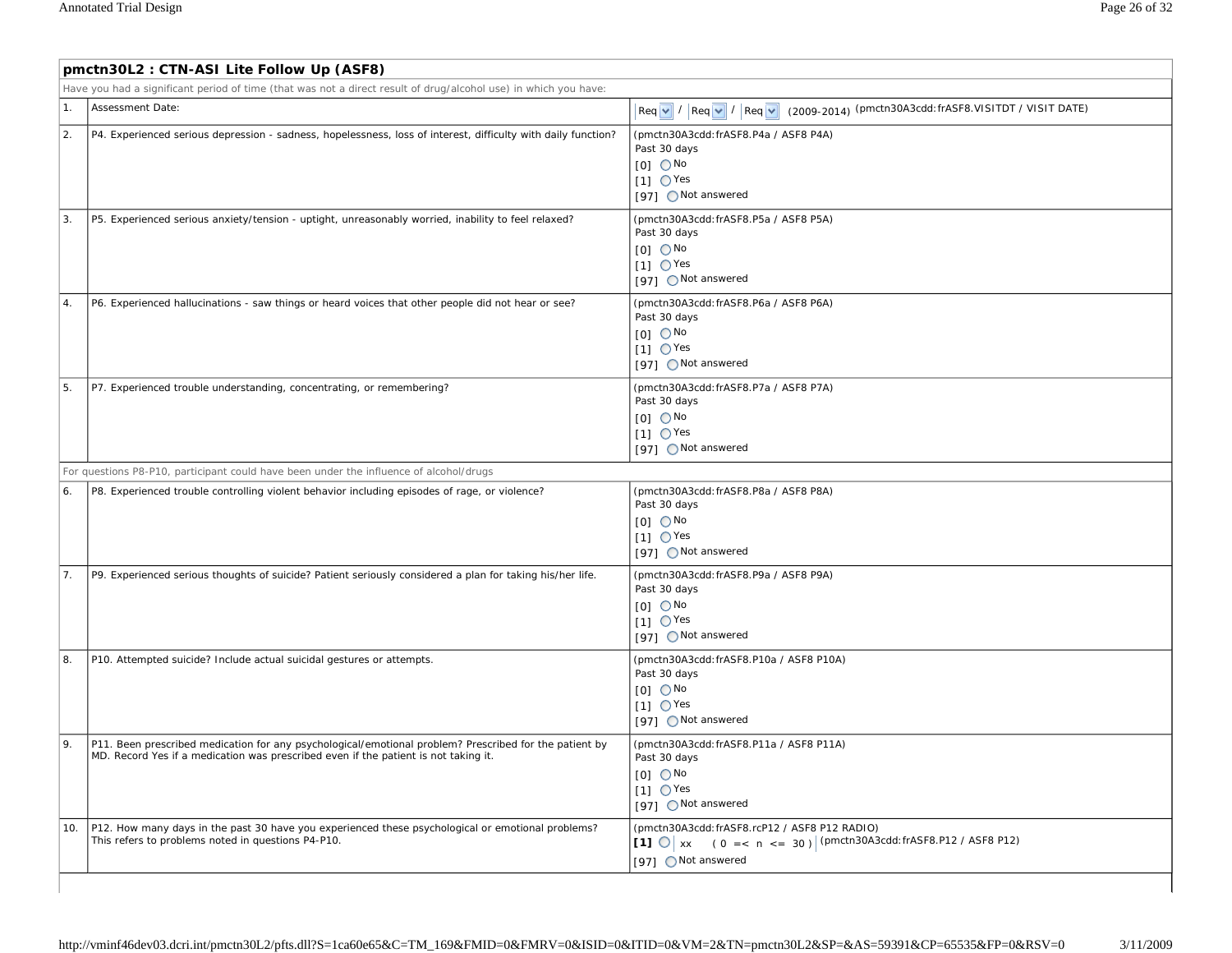For questions P13-P14, ask participant specifying not at all, slightly, moderately, considerably, or extremely.

|     | 11. P13. How much have you been troubled or bothered by these psychological or emotional problems in the<br>past 30 days? | Pulldown List 1 v (pmctn30A3cdd: frASF8.P13 / ASF8 P13)             |                                            |  |  |
|-----|---------------------------------------------------------------------------------------------------------------------------|---------------------------------------------------------------------|--------------------------------------------|--|--|
| 12. | P14. How important to you now is treatment for these psychological or emotional problems?                                 | Pulldown List 2 v (pmctn30A3cdd: frASF8.P14 / ASF8 P14)             |                                            |  |  |
|     | Confidence Ratings: Is the above information significantly distorted by:                                                  |                                                                     |                                            |  |  |
| 13. | P22. Participant's misrepresentation?                                                                                     | (pmctn30A3cdd: frASF8.P22 / ASF8 P22)<br>$IOI$ $O$ No $I1I$ $O$ Yes |                                            |  |  |
| 14. | P23. Participant's inability to understand?                                                                               | (pmctn30A3cdd: frASF8.P23 / ASF8 P23)<br>$IOI$ $O$ No $I1$ $O$ Yes  |                                            |  |  |
|     | 15 <sup>*</sup>   Psychiatric Comments:                                                                                   | A200                                                                | (pmctn30A3cdd: frASF8.PCOM / ASF8 COMMENT) |  |  |
|     | Item is not required                                                                                                      |                                                                     |                                            |  |  |

#### **Pulldown List 1:**

|           | RefName Display Text |    | Value   Design Note |
|-----------|----------------------|----|---------------------|
| ieNoAtAl  | 0 Not at all         | Ω  |                     |
| ieSlight  | 1 Slightly           |    |                     |
| ieModrtly | 2 Moderately         | 2  |                     |
| ieConsid  | 3 Considerably       | 3  |                     |
| ieExtrem  | 4 Extremely          | 4  |                     |
| ieNotAns  | 97 Not answered      | 97 |                     |

## **Pulldown List 2:**

|                 | RefName Display Text |                | Value Design Note |
|-----------------|----------------------|----------------|-------------------|
| <b>ieNoAtAl</b> | 0 Not at all         | Ω              |                   |
| ieSlight        | 1 Slightly           |                |                   |
| ieModrtly       | 2 Moderately         | $\mathfrak{p}$ |                   |
| ieConsid        | 3 Considerably       | 3              |                   |
| ieExtrem        | 4 Extremely          | 4              |                   |
| ieNotAns        | 97 Not answered      | 97             |                   |

| CDD: pmctn30A3cdd Table: frASF8<br><b>Key Type: PATIENTVISIT</b> |                         |                    |
|------------------------------------------------------------------|-------------------------|--------------------|
| <b>Column Name</b>                                               | <b>Column Data Type</b> | <b>Design Note</b> |
| <b>VISITDT</b>                                                   | DATE - DDMONYYYY        |                    |
| P <sub>4</sub> a                                                 | <b>NUMERIC</b>          |                    |
| P <sub>5</sub> a                                                 | <b>NUMERIC</b>          |                    |
| P <sub>6</sub> a                                                 | <b>NUMERIC</b>          |                    |
| P <sub>7</sub> a                                                 | <b>NUMERIC</b>          |                    |
| P <sub>8</sub> a                                                 | <b>NUMERIC</b>          |                    |
| P <sub>9</sub> a                                                 | <b>NUMERIC</b>          |                    |
| P10a                                                             | <b>NUMERIC</b>          |                    |
| P11a                                                             | <b>NUMERIC</b>          |                    |
| rcP12                                                            | <b>NUMERIC</b>          |                    |
|                                                                  |                         |                    |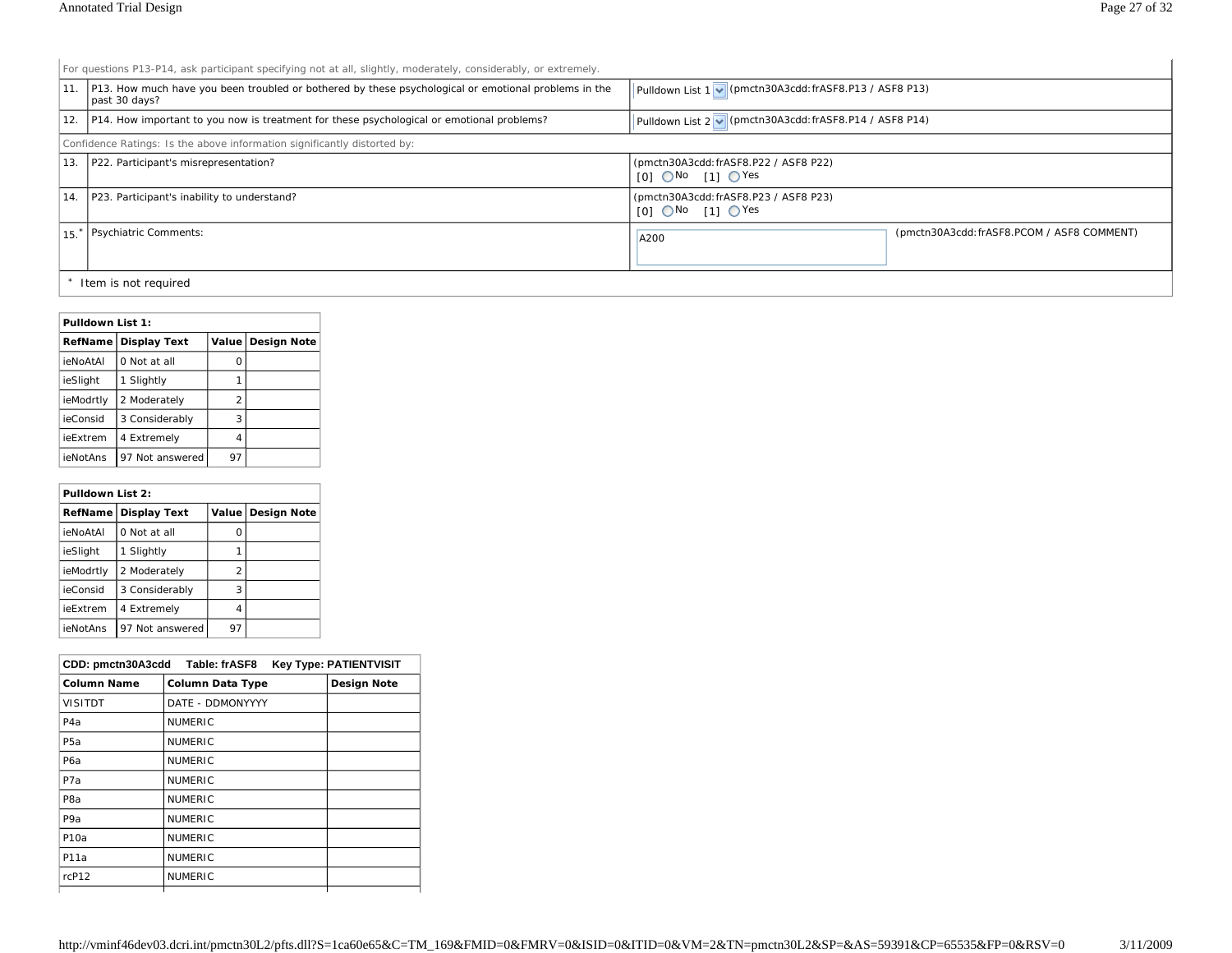| P <sub>12</sub> | NUMERIC - N <sub>2</sub>        |  |
|-----------------|---------------------------------|--|
| P <sub>13</sub> | STRING(255) - 0, 1, 2, 3, 4, 97 |  |
| P14             | STRING(255) - 0, 1, 2, 3, 4, 97 |  |
| P <sub>22</sub> | <b>NUMERIC</b>                  |  |
| P <sub>23</sub> | <b>NUMERIC</b>                  |  |
| <b>PCOM</b>     | STRING(200) - A200              |  |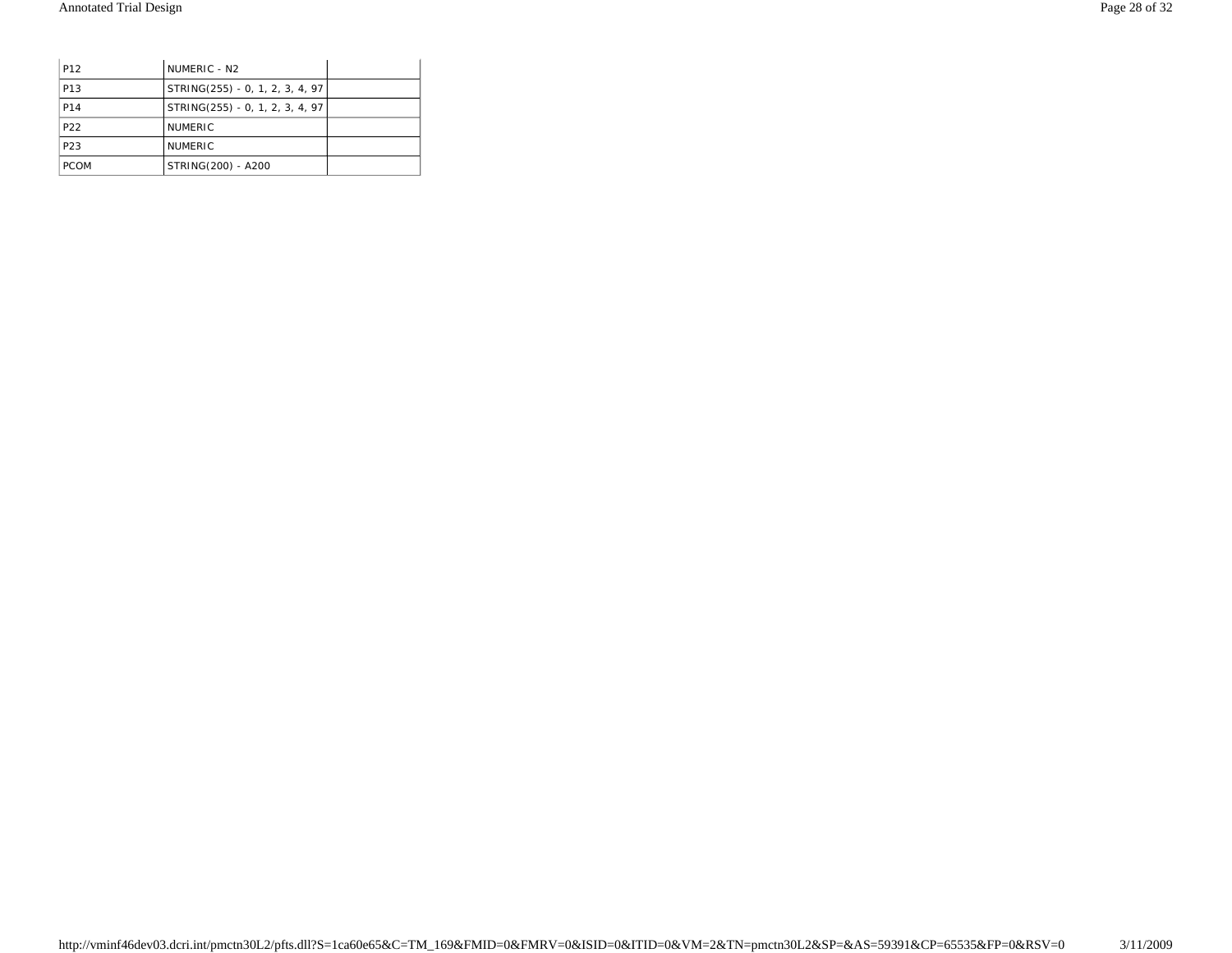|                                                                                                                                                                                    | pmctn30L2: Protocol Violation Log (PVL) - Repeating Form |                                            |                                              |                                         |                                                                                                                                                                                                               |                     |                                                             |
|------------------------------------------------------------------------------------------------------------------------------------------------------------------------------------|----------------------------------------------------------|--------------------------------------------|----------------------------------------------|-----------------------------------------|---------------------------------------------------------------------------------------------------------------------------------------------------------------------------------------------------------------|---------------------|-------------------------------------------------------------|
| #                                                                                                                                                                                  |                                                          | <b>Assessment Date:</b>                    | <b>PV Date</b>                               | $\overline{4}$<br><b>Violation Type</b> | <b>Description of PV</b>                                                                                                                                                                                      | <b>PV Resolved?</b> | Comments                                                    |
| $\mathbf{1}$                                                                                                                                                                       | 80                                                       |                                            |                                              |                                         |                                                                                                                                                                                                               |                     |                                                             |
|                                                                                                                                                                                    |                                                          |                                            |                                              |                                         |                                                                                                                                                                                                               |                     |                                                             |
| 11.                                                                                                                                                                                | Assessment Date:                                         |                                            |                                              |                                         | (2009-2014) (pmctn30A3cdd: frPVL.VISITDT / VISIT DATE)<br>$ Req $ / $ Req $ / $ Req $ /                                                                                                                       |                     |                                                             |
| 2.                                                                                                                                                                                 | Date of violation:                                       |                                            |                                              |                                         | $\left \text{Req } \blacktriangleright \right  / \left \text{Req } \blacktriangleright \right  / \left \text{Req } \blacktriangleright \right $ (2009-2014) (pmctn30A3cdd: frPVL.PVL001 / PVL VIOLATION DATE) |                     |                                                             |
| 3.<br>Pulldown List 1 v (pmctn30A3cdd: frPVL.PVL002 / PVL VIOLATION CODE)<br>Violation Type:<br>If Other is indicated, please provide the<br>OTHER CODE)<br>specification:<br>A100 |                                                          |                                            | (pmctn30A3cdd:frPVL.PVL002S / PVL SPECIFY IF |                                         |                                                                                                                                                                                                               |                     |                                                             |
| Description of violation:<br>4.                                                                                                                                                    |                                                          |                                            | A200                                         |                                         | (pmctn30A3cdd:frPVL.PVL003 / PVL DESCRIPTION)                                                                                                                                                                 |                     |                                                             |
| 5.                                                                                                                                                                                 |                                                          | Has this Protocol Violation been resolved? |                                              |                                         | (pmctn30A3cdd:frPVL.PVL004 / PVL RESOLVED RADIO)<br>[1] ◯ Yes - If Yes: Indicate resolution / corrective action<br>taken<br>A200<br>$[0]$ $\bigcirc$ 0 No                                                     |                     | (pmctn30A3cdd:frPVL.PVL005 / PVL<br><b>RESOLUTION TEXT)</b> |
| 6.                                                                                                                                                                                 | Comments:                                                |                                            |                                              |                                         | A200                                                                                                                                                                                                          |                     | (pmctn30A3cdd:frPVL.PVL006 / PVL COMMENT)                   |
|                                                                                                                                                                                    | Item is not required                                     |                                            |                                              |                                         |                                                                                                                                                                                                               |                     |                                                             |

| Pulldown List 1: |                     |                          |                    |
|------------------|---------------------|--------------------------|--------------------|
| RefName          | <b>Display Text</b> | Value                    | <b>Design Note</b> |
| iePVL 01         | 01                  | 1                        |                    |
| iePVL 01A        | 01A                 | $\overline{\mathcal{L}}$ |                    |
| iePVL 01B        | 01B                 | 3                        |                    |
| iePVL 01C        | 01C                 | 4                        |                    |
| iePVL 01E        | 01E                 | 5                        |                    |
| iePVL 02         | 02                  | 6                        |                    |
| iePVL 05         | 05                  | 7                        |                    |
| iePVL 05A        | 05A                 | 8                        |                    |
| iePVL 05B        | 05B                 | 9                        |                    |
| iePVL_05C        | 05C                 | 10                       |                    |
| iePVL 07C        | 07C                 | 11                       |                    |
| iePVL 07D        | 07D                 | 12                       |                    |
| iePVL 99         | 99                  | 13                       |                    |
| iePVL 99A        | 99A                 | 14                       |                    |
| iePVL 99B        | 99 <sub>B</sub>     | 15                       |                    |
| iePVL 99D        | 99 <sub>D</sub>     | 16                       |                    |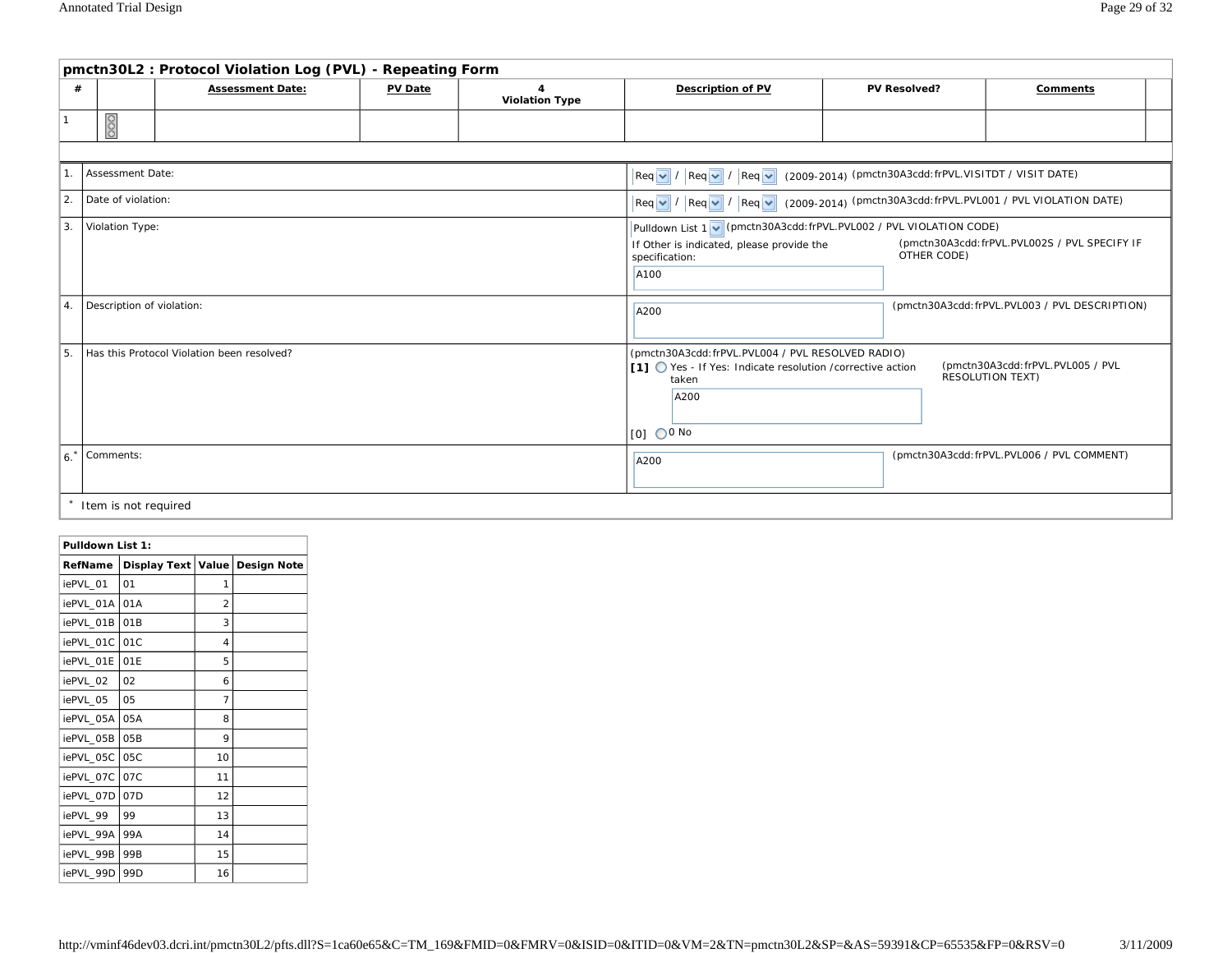| CDD: pmctn30A3cdd Table: frPVL<br><b>Key Type: PATIENTVISIT</b> |                                                                     |                    |
|-----------------------------------------------------------------|---------------------------------------------------------------------|--------------------|
|                                                                 | Column Name   Column Data Type                                      | <b>Design Note</b> |
| <b>VISITDT</b>                                                  | DATE - DDMONYYYY                                                    |                    |
| PVL001                                                          | DATE - DDMONYYYY                                                    |                    |
| PVL002                                                          | STRING(255) - 1, 2, 3, 4, 5, 6, 7, 8, 9, 10, 11, 12, 13, 14, 15, 16 |                    |
| <b>PVL002S</b>                                                  | STRING(100) - A100                                                  |                    |
| <b>PVL003</b>                                                   | STRING(200) - A200                                                  |                    |
| PVL004                                                          | <b>NUMERIC</b>                                                      |                    |
| <b>PVL005</b>                                                   | STRING(200) - A200                                                  |                    |
| PVL006                                                          | STRING(200) - A200                                                  |                    |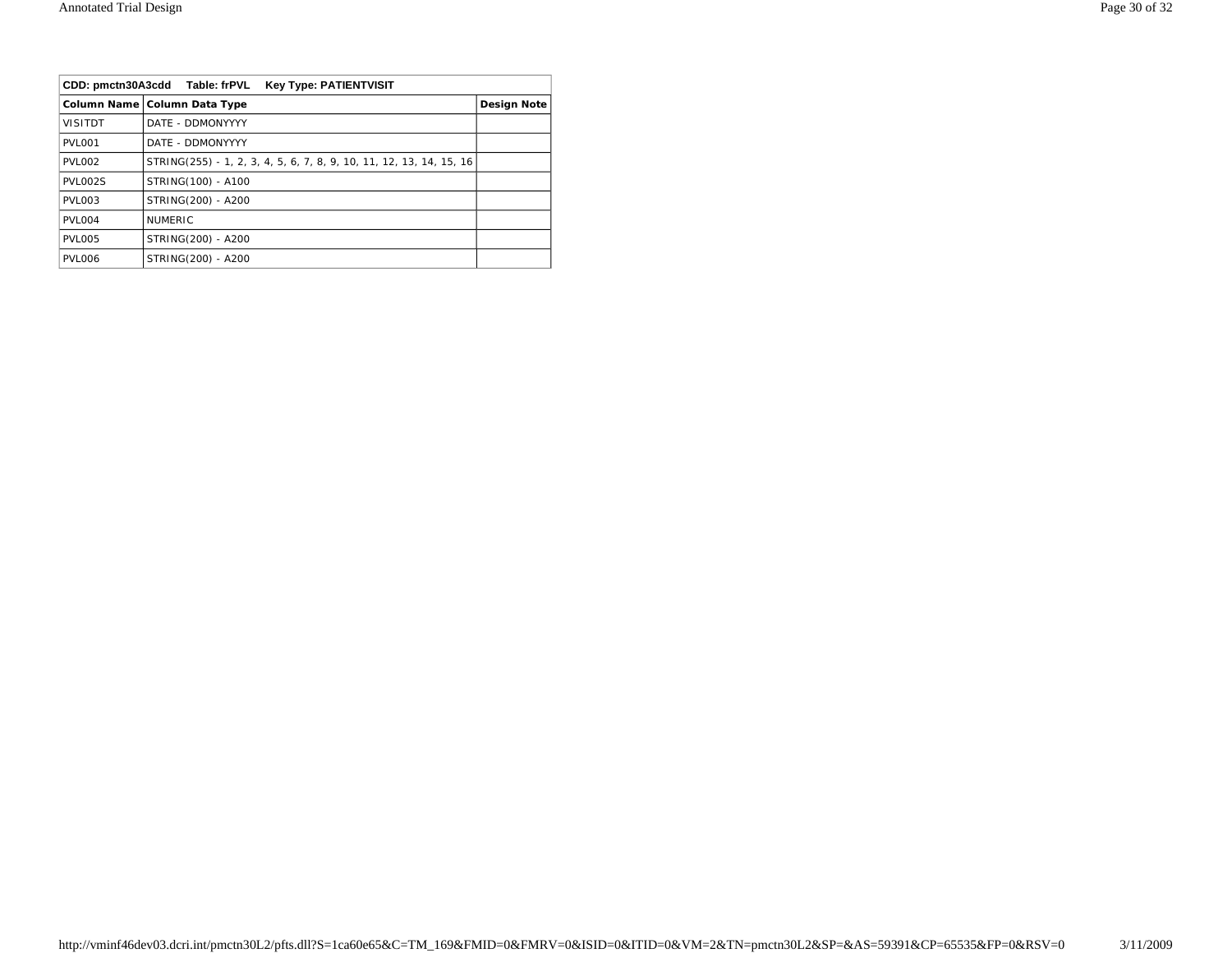|                                                                                            | pmctn30L2: Study Termination (STF)                                                                    |                                                                                                                                                                                                                                                                                                                                                                    |                                                                                                      |  |  |
|--------------------------------------------------------------------------------------------|-------------------------------------------------------------------------------------------------------|--------------------------------------------------------------------------------------------------------------------------------------------------------------------------------------------------------------------------------------------------------------------------------------------------------------------------------------------------------------------|------------------------------------------------------------------------------------------------------|--|--|
|                                                                                            | Do not answer Reason for early termination questions if the participant completed the follow-up phase |                                                                                                                                                                                                                                                                                                                                                                    |                                                                                                      |  |  |
| 1.                                                                                         | Date of study completion or termination:                                                              |                                                                                                                                                                                                                                                                                                                                                                    | Req v   /  Req v   /  Req v   (2009-2014) (pmctn30A3cdd: frSTF.STF001DT / STF COMPLETE OR TERM DATE) |  |  |
| 2.                                                                                         | Is follow-up phase completed (end of 42mo follow-up window)?                                          | (pmctn30A3cdd:frSTF.STF004 / STF FUP PH COMPLETE)<br>$[0]$ $\bigcirc$ No<br>$I11$ O Yes<br>Completed visits (check all completed)<br>(pmctn30A3cdd: frSTF.STF003A / STF 18 MONTH COMPLETE)<br>$\sqrt{11}$ 18mo<br>(pmctn30A3cdd: frSTF.STF003B / STF 30 MONTH COMPLETE)<br>$[1]$ 30mo<br>(pmctn30A3cdd: frSTF.STF003C / STF 42 MONTH COMPLETE)<br>$\sqrt{11}$ 42mo |                                                                                                      |  |  |
| Reason for early termination (do not answer if participant completed the follow-up phase): |                                                                                                       |                                                                                                                                                                                                                                                                                                                                                                    |                                                                                                      |  |  |
| 3.                                                                                         | Investigator-initiated termination/administrative withdrawal?                                         | (pmctn30A3cdd:frSTF.STF005 / STF INV TERMINATION)<br>$[0]$ $\bigcirc$ No<br>$11 \text{ O}$ Yes                                                                                                                                                                                                                                                                     |                                                                                                      |  |  |
| $4^*$                                                                                      | Participant-initiated termination?                                                                    | (pmctn30A3cdd:frSTF.STF006 / STF PART TEMINATION)<br>$[0]$ $\bigcirc$ No<br>$[1]$ $\bigcirc$ Yes                                                                                                                                                                                                                                                                   |                                                                                                      |  |  |
| $5.*$                                                                                      | Death?                                                                                                | (pmctn30A3cdd: frSTF.STF007 / STF DEATH)<br>$[0]$ $\bigcirc$ No<br>$11 \text{ O}$ Yes                                                                                                                                                                                                                                                                              |                                                                                                      |  |  |
| 6.                                                                                         | Some other reason?                                                                                    | (pmctn30A3cdd:frSTF.STF008 / STF OTHER REASON)<br>$[0]$ $\bigcirc$ No<br>$11 \text{ O}$ Yes                                                                                                                                                                                                                                                                        |                                                                                                      |  |  |
|                                                                                            | 7 <sup>*</sup> If Yes, to any early termination reason: Specify details                               | A200                                                                                                                                                                                                                                                                                                                                                               | (pmctn30A3cdd: frSTF.STF009 / STF EARLY TERM SPECIFY)                                                |  |  |
| 8.                                                                                         | Comments:                                                                                             | A200                                                                                                                                                                                                                                                                                                                                                               | (pmctn30A3cdd: frSTF.STFCOM / STF COMMENT)                                                           |  |  |
|                                                                                            | Item is not required                                                                                  |                                                                                                                                                                                                                                                                                                                                                                    |                                                                                                      |  |  |

| CDD: pmctn30A3cdd Table: frSTF<br><b>Key Type: PATIENTVISIT</b> |                         |                    |  |
|-----------------------------------------------------------------|-------------------------|--------------------|--|
| <b>Column Name</b>                                              | <b>Column Data Type</b> | <b>Design Note</b> |  |
| STF001DT                                                        | DATE - DDMONYYYY        |                    |  |
| STF <sub>004</sub>                                              | <b>NUMERIC</b>          |                    |  |
| STF003A                                                         | <b>STRING(255)</b>      |                    |  |
| STF003B                                                         | <b>STRING(255)</b>      |                    |  |
| STF003C                                                         | <b>STRING(255)</b>      |                    |  |
| STF005                                                          | <b>NUMERIC</b>          |                    |  |
| STF006                                                          | <b>NUMERIC</b>          |                    |  |
| STF007                                                          | <b>NUMERIC</b>          |                    |  |
| STF008                                                          | <b>NUMERIC</b>          |                    |  |
| STF009                                                          | STRING(200) - A200      |                    |  |
| <b>STFCOM</b>                                                   | STRING(200) - A200      |                    |  |